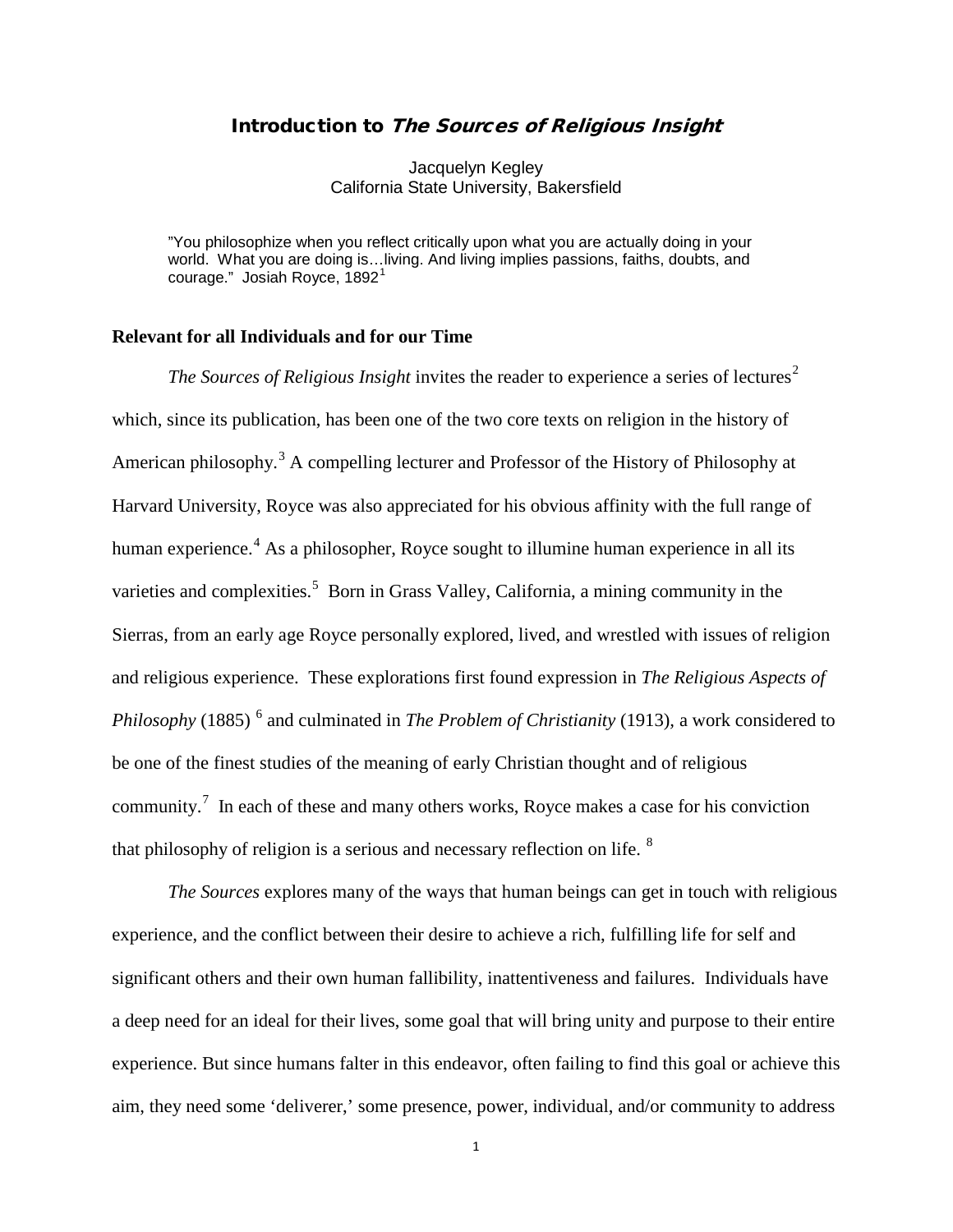their need and assist them on their path. According to Royce, the ideal, the need, and the notion are at the center of religious experience. In a truly open and catholic manner, Royce explores the seven ways that this fundamental human need can be addressed. There is first the ability of some individuals to achieve deep personal contact with something or someone to aid them in overcoming individual pride and inattention in service of their unity of purpose. These helpful individuals are often seen as saints, mystics, and founders of religious communities. A second source is the social, the experience of love and support of other individuals. Throughout his life, Royce focused intensely on the ideal relations between individualism and genuine communities. He was equally convinced that individuals needed community and others to win genuine selfhood and equally, that communities need exemplary individuals to keep them vital and to assist them in minimizing false pride and self-interest.<sup>[9](#page-21-0)</sup> Individual and community each need the other for full development of their potentialities. This individual-community theme plays a crucial role in *The Sources.* Other sources of religious insight include the achievement of a unity of purpose through rational reflection, through human action and specifically acts of will. For Royce, loyalty to community is a primary source of religious insight*,* especially the Beloved Community, a brotherhood of humans who loyally live in the Spirit of love, of concern for a community of all humanity.

Another compelling source of religious experience, for Royce, was what he called "the religious mission of sorrow." Throughout his adult life, Royce was concerned with the deep human problem of evil. He experienced many sorrows and tragedies in his own life.<sup>[10](#page-21-1)</sup> He was particularly influenced by various tragedies in the history of California.<sup>[11](#page-21-2)</sup> He early reflected on the pull of pessimism but concluded that pessimism was the outcome of a "half-hearted scheme of moral order" and a belief that life issues were insignificant.<sup>[12](#page-21-3)</sup> Unique among American

2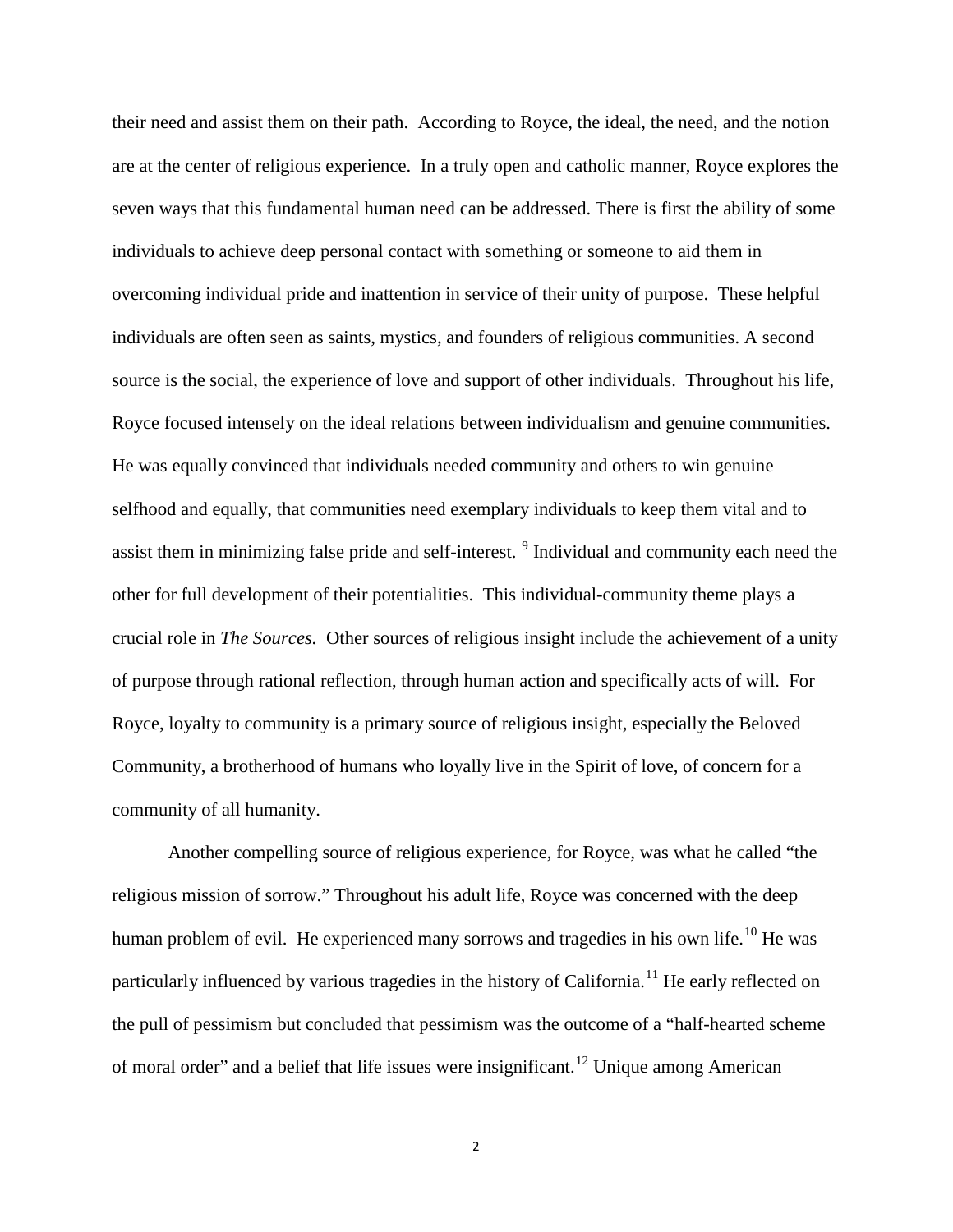philosophers, Royce tackled the problem of evil fully and without blinking. The 'good person,' in Royce's view, was neither innocent nor inane, but a knowing, warm-blooded, passionate servant of the good.<sup>[13](#page-22-0)</sup> Virtue, for Royce, is hard-won, a matter of strife and alert conscience, and difficult moral choices. He writes:

Neither virtue nor knowledge exists in *abstracto*…there exists always some concrete virtue, which shows itself in good choices in favor of this or that good, or against this or that or some other evil end and motive...<sup>[14](#page-22-1)</sup>

Because Royce believed that it is not possible to connect all cases of suffering with the deeds of the sufferer, he did not believe that the free will of agents sufficiently explained evil events.

In his "The Problem of Job,"<sup>[15](#page-22-2)</sup> Royce suggests that we are "essentially all companions in misery" and that God also suffers with us. In *The Sources,* Royce defines the religious mission of sorrow as a creative way to transform suffering into sorrow, revealing new possibilities and a wider perspective. Royce's message speaks to all: both those who have committed irrevocable deeds which they now deeply regret and to those who have suffered deep grief and assault from the misdeeds of others.

The topics of need, community, reason, will, loyalty, tragedy and sorrow were life-long themes for Royce, part of his own deep human quest for meaning and fulfillment. Royce asserts of that *The Sources* "reflects the whole of me in a brief compass."[16](#page-22-3) In his review*,* Jacob Lowenberg described *The Sources* as a statement of Royce's philosophy brighter than the sun. [17](#page-22-4) This profound book should speak to all individuals and is also especially relevant to contemporary Western thought and culture. First, it effectively argues for the significance of religious experience. It presents a significant understanding of religious experience in a time of unconventionality in religion.<sup>18</sup> In *The Sources* Royce reinterprets many traditional religious ideas and challenges traditional religions to generalize the idea of salvation to make it relevant to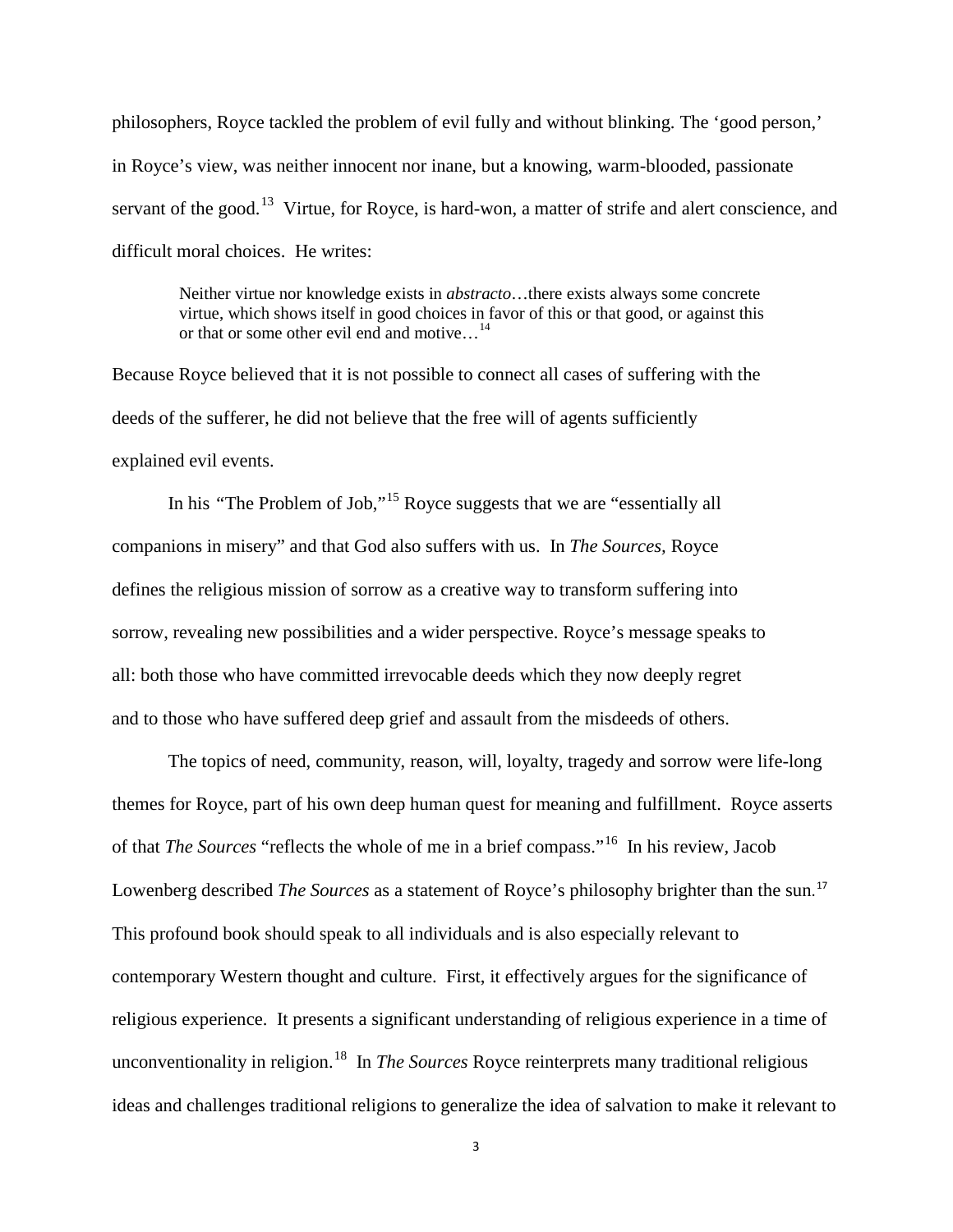any wanderer who is seeking some saving light. Royce also provides important ideas relevant to understanding and perhaps overcoming religious conflict and infighting. He offers a novel theory of sin in terms of human irresponsiveness and pride. He challenges all to see self and community as ethical categories, and to pursue their self-realization by way of dedication to the community. To this end, Royce proposes a religion of community, a Beloved Community of loyalty and love. He characterized the Beloved Community as a spiritual or divine community capable of inspiring and achieving the highest common good. He believed each individual should strive toward this goal of achieving the Beloved Community, and that the more individuals who join the effort, the greater the possibility of its realization. Martin Luther King significantly built his own moral and social philosophy on this idea.<sup>[19](#page-22-6)</sup> King envisioned the "Beloved" Community" as a global community in which violence, racism, poverty, hunger, homelessness, and all other societal ills will no longer be merely tolerated, but actually resisted. In the "Beloved Community" hatred and prejudice of all kinds will be replaced by a willingness to transcend differences in a spirit of cooperation. For King and Royce, the Beloved Community is built on the ideal of *agape* love*.* This ideal is surely salvific for our time, and unfortunately characterized by self-centered individualism, the breakdown of human community, and numerous expressions of hatred and disrespect for persons of all kinds.

The last portion of *The Sources* concerns the 'Invisible Church,' which Royce describes as follows:

*[The] community of all who have sought for salvation through loyalty… the crowning source of religious insight for us all is the actual loyalty, service, devotion, suffering, accomplishments, traditions, examples, teaching, and triumphs of the invisible church of all the faithful.[20](#page-22-7)*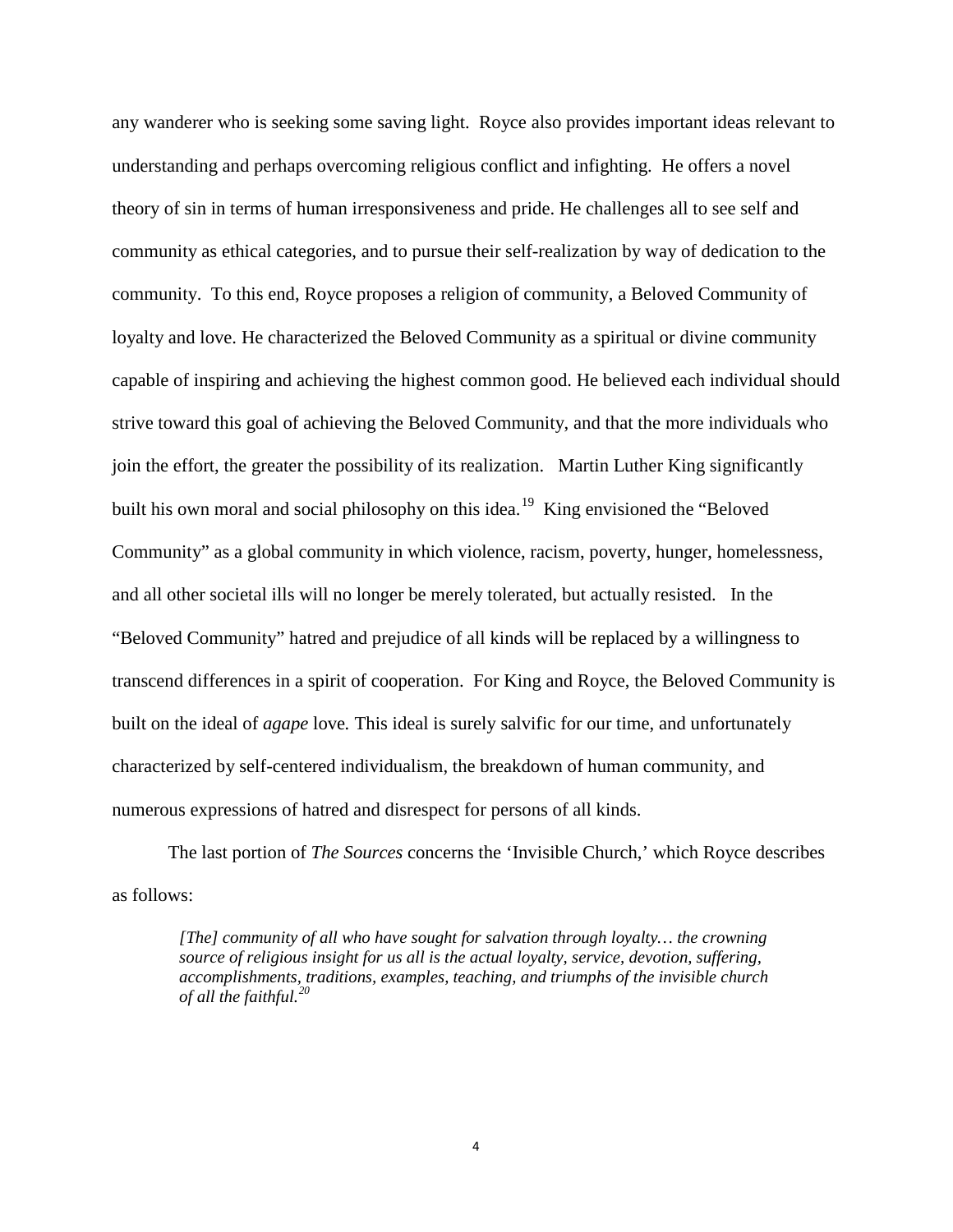Rather than an unqualified affirmation of institutional religion, this is a powerful challenge to all religions. Royce writes:

The invisible church, then, is no merely human and secular institution. It is a real and superhuman organization. It includes and transcends every form of the visible church. $^{21}$  $^{21}$  $^{21}$ 

This universal brotherhood of all the faithful is the ideal to which all individuals and communities must strive.

### **Courageous Challenges to Our Time**

As indicated earlier, this book describes sympathetically seven of the possible sources of religious insight. In undertaking this task, *The Sources* affirms that religious experience is a *significant* aspect of human life. In so arguing, Royce confronts those who believe that the scientific method alone discloses the real world−a world seen as material and deterministic. Science, or scientism, claims to give the best explanation of all events, including those labeled 'religious'. The scientific viewpoint was as powerful in Royce's time as it is today. A decade prior to Royce's *The Sources*, William James, in *The Varieties of Religious Experience,* also confronted scientific reductionism.<sup>[22](#page-22-9)</sup> James opposed the accepted opinion of the time that "all the special manifestations of religion have been absurd."<sup>23</sup> He labeled the scientific worldview of his time "medical materialism," a view that "reduces all human beliefs and faiths to some physical condition."[24](#page-22-11) James writes: "Medical Materialism finishes up St. Paul by calling his vision on the road to Damascus a discharging lesion of the occipital cortex, he being an epileptic."<sup>[25](#page-22-12)</sup> James responds that this is speculative and not empirical, a move that we as persons experientially reject.<sup>[26](#page-22-13)</sup> James and Royce both courageously affirmed the significance of religious experience[27](#page-22-14) as "the widest and deepest experience of humanity."[28](#page-22-15) *The Sources*  reaffirms the significance of religious experience in a time when it is still dismissed by many scholars and laypersons.

5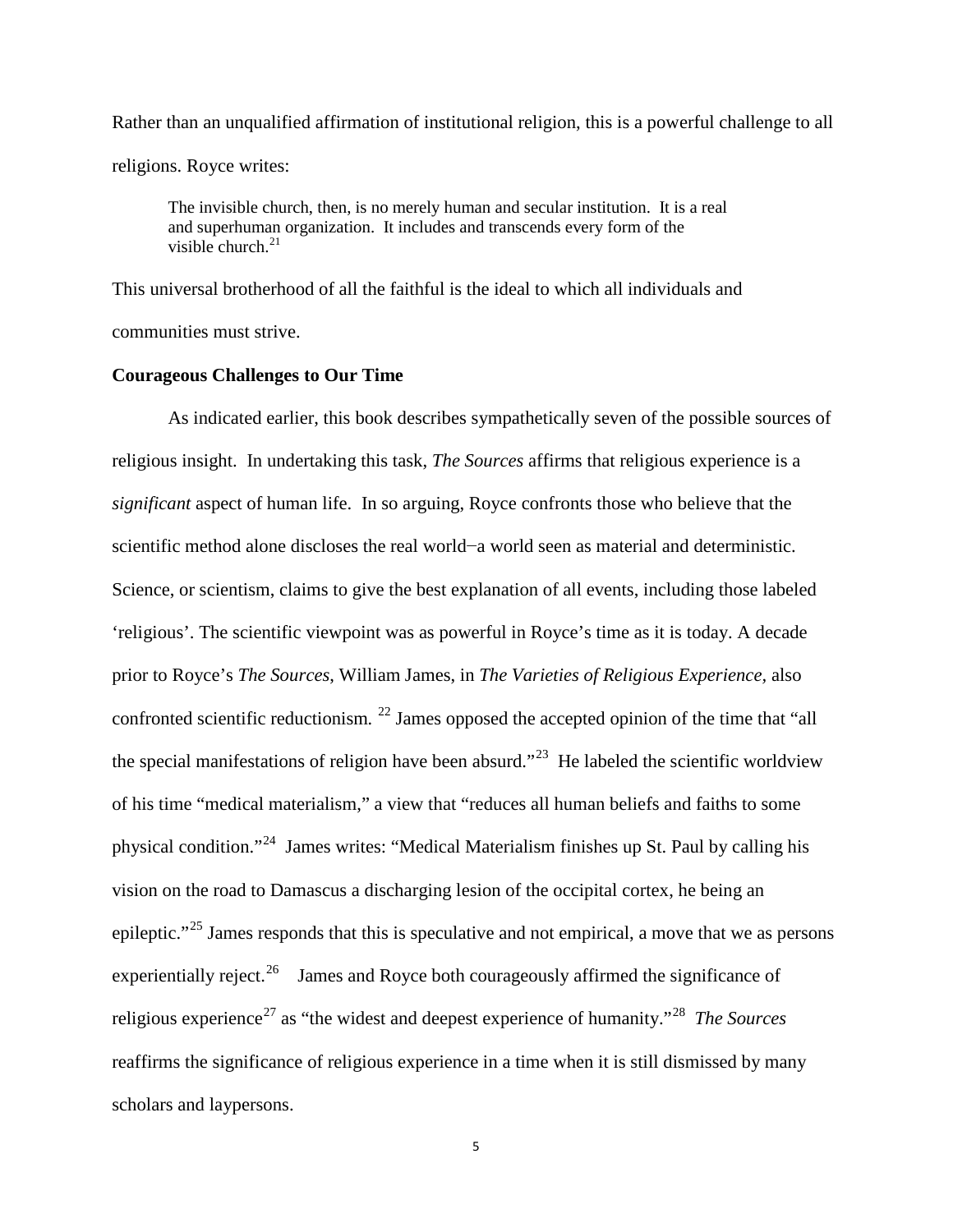*The Sources* brings to this time when institutional religion is widely viewed as problematic, an unconventional and insightful understanding of religious experience. Argentinian scholar, Claudio Viale, notes, as have others, that both James and Royce share "unconventionality in looking for the ground of religion outside narrow theologies."<sup>[29](#page-22-16)</sup> In her article, "Royce and Post-Modern Theology," Linell Elizabeth Cody writes that "Royce's work, consequently, "merits attention insofar as it offers, from the American tradition, a comparable critique of the individualistic, a temporal bias of classical theism and its attendant theories of knowledge and selfhood."  $30 \text{ Cody continues: }$  $30 \text{ Cody continues: }$ "Royce traces the full theological implications of his social and temporal vision of reality, a methodological move that yields a novel theological alternative to contemporary theism."[31](#page-22-18) Royce's interpretation of religion, Cody asserts, is "not dependent on scripture or ecclesiastical warrants, but depends on the adequacy of his analysis of our experience."[32](#page-22-19) Donald William Dotterer argues that Royce's philosophy of loyalty should be considered a hermeneutical tool for interpreting Pauline literature."<sup>[33](#page-22-20)</sup> This claim relates to John McDermott's remark, cited earlier, that Royce's philosophy is salvific for today because of his argument that "true individualism is possible only insofar as one participates in a series of self-sufficient, complete communities."<sup>[34](#page-22-4)</sup> Dotterer notes that "the New Testament community, especially as reported by Paul, teaches some valuable lessons regarding the location of personal identity while maintaining group identity." He continues:

Unfortunately, Protestant interpreters of Paul, beginning with Luther and continuing through such writers as Kierkegaard, Bultmann, Borkamm, and Kasemann, have stressed the salvation of the individual by faith encounter to the extent that the ideas of social identity and salvation in the community have been nearly lost.<sup>35</sup>

Dotterer believes Royce brings a new and fruitful approach to religion, including religious experience, religious faith, and religious community. I believe that readers of these lectures will concur.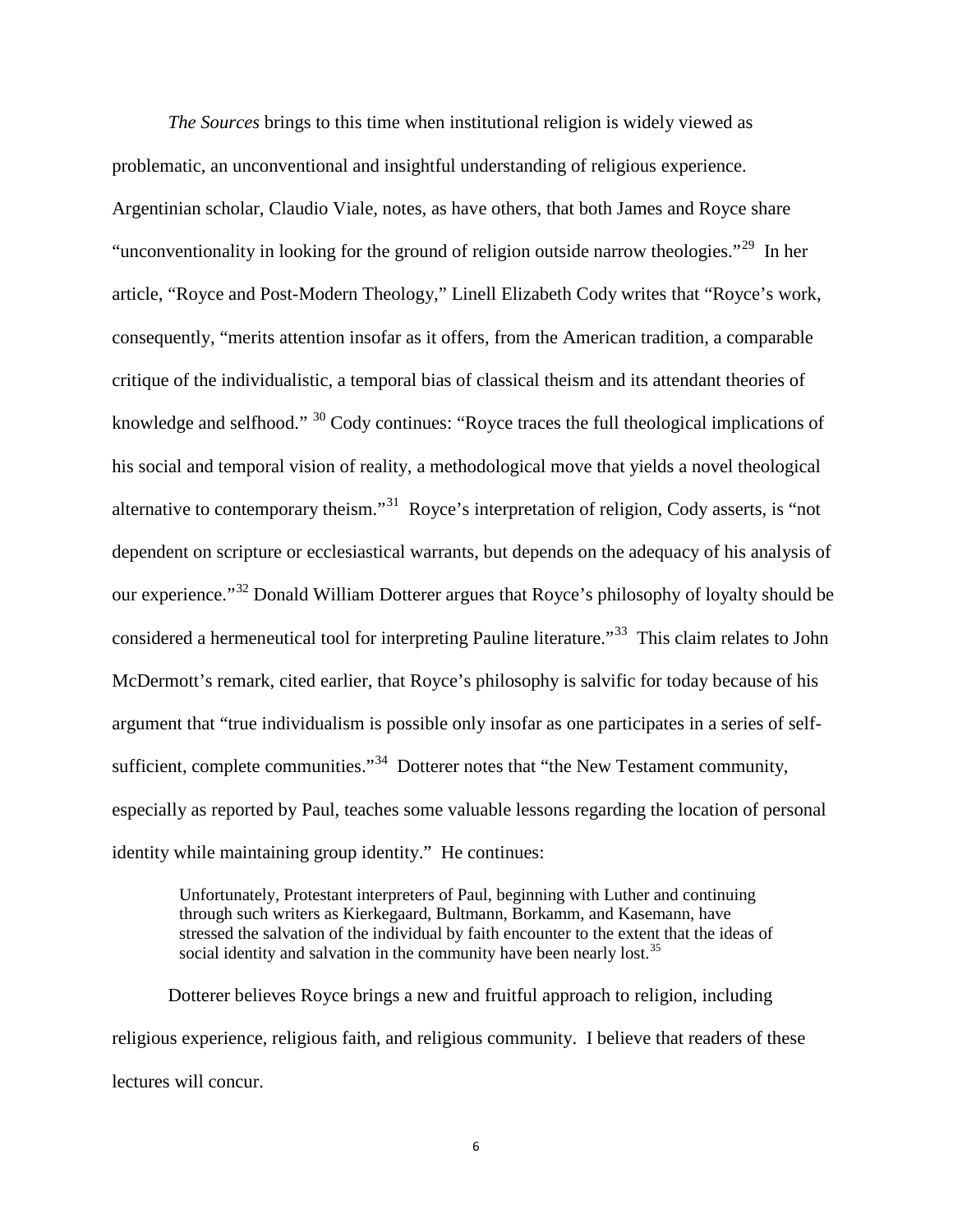### **The First Source: Experience of Need**

Royce's understanding of religion primarily in terms of loyalty and community arises out of a novel view of human sin and human failure−a view that addresses a time of religious conflict, of suspect, often violent actions performed by supposedly religious persons−and a time when many rely on scripture as a way to settle disagreements. While such actions−heresy trials, hangings, and burnings−by religious individuals also occurred in previous centuries, Royce's view and approach, one of catholicity of spirit,  $36$  makes his insight into Paul's teachings most relevant. John E. Smith, though writing some sixty years ago, identifies the contemporary importance of Royce's approach: "It is difficult to overestimate the current importance of Royce's idea that at a time when religion, the sphere in which ultimate problems are solved, itself becomes a problem, what is needed is an interpreter who is neither an apologist nor a *hostile critic*."[37](#page-22-22)

The second important emphasis Royce brings to an understanding of religious experience is one of human fallibility and pride. Royce reminds his readers that we are finite beings with a finitude of consciousness. "*Our finitude means, then, an actual inattention− a lack of successful interest, at this conscious instant, in more than a very few details of the universe."[38](#page-22-23)* Royce argues that if we wish to be fully human and to be fulfilled, we must: (1) intensely develop the power of our response to the universe, to maintain as much openness as possible; and (2) to recognize that full truth and reality are still to be recovered. In Royce's view, because we have failed, we as human beings have committed what he calls two kinds of 'sins': *the sin of irresponsiveness,* the deliberate choosing to narrow our focus, and *the sin of pride,* the lack of humility about our limited grasp of truth and reality. Both individuals and communities can fail in this regard, resulting in the failure to tolerate and understand perspectives different from our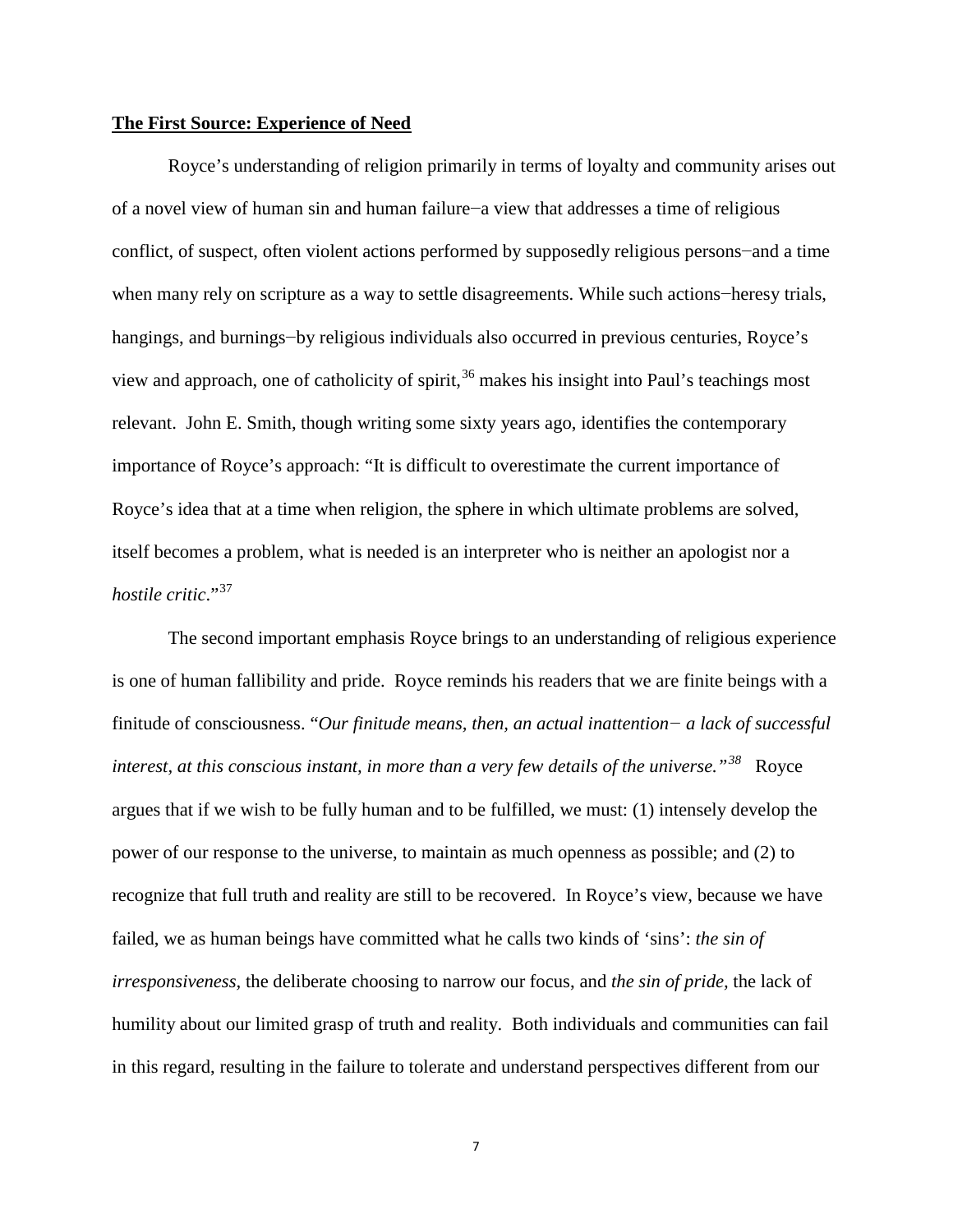own and the claim that our community possesses the truth on a religious matter and that other claims are blatantly false or heretical. Even our own self-understanding is inflicted with these failures: we become victims of conflicting interests and motives and/or believe we have reached our final goal as a self, thus becoming resistant to change or growth. Royce states: "The deeper tragedies of life thus result from this our narrowness of view."<sup>39</sup> The answer, for Royce, is selftranscendence, seeking a goal outside of oneself and the companionship of others who constitute a "treasury of new ideas," a check upon our views and a demand to think in wider terms. Royce writes:

The social world is wide, even if it is still full of conflict. It broadens our outlook at every turn. A man corrects his narrowness by trying to share his fellow's point of view. Our social responsibilities tend to set limits to our fickleness. Social discipline removes some of our inner conflicts, by teaching us not to indulge our caprices. Human companionship may calm, may steady our vision, may bring us into intercourse with what is in general much better than a man's subliminal self, namely, his public, his humane, his greater social self, wherein he finds his soul and its interest write large.<sup>[40](#page-22-25)</sup>

Given Royce's emphasis on the need for self-transcendence, it is no surprise that in *The Sources,* he moves beyond the individual to social religious experience. In doing so, he provides an alternative to James's emphasis on individual religious experience, especially that of saints, mystics, and founders of religious communities. Royce values individual religious experiences but considers them limited: salvation is a universal need, not limited to a particular time or faith. It is a matter that concerns all human beings, both ordinary and exceptional. Salvation, for Royce, "is a problem of life and experience. It arises whenever life is defined in terms of some highest good and whenever the danger of losing this highest good is realized."<sup>[41](#page-22-26)</sup> He understands "religious insight" as "*insight into the need and into the way of salvation."[42](#page-22-27)*

I care not…whether you have thought of this problem [the problem of human salvation] in theological or in secular, in reverent or in rebellious, or in cynical terms, whether you have tried to solves it by scientific or sentimental or by traditional means,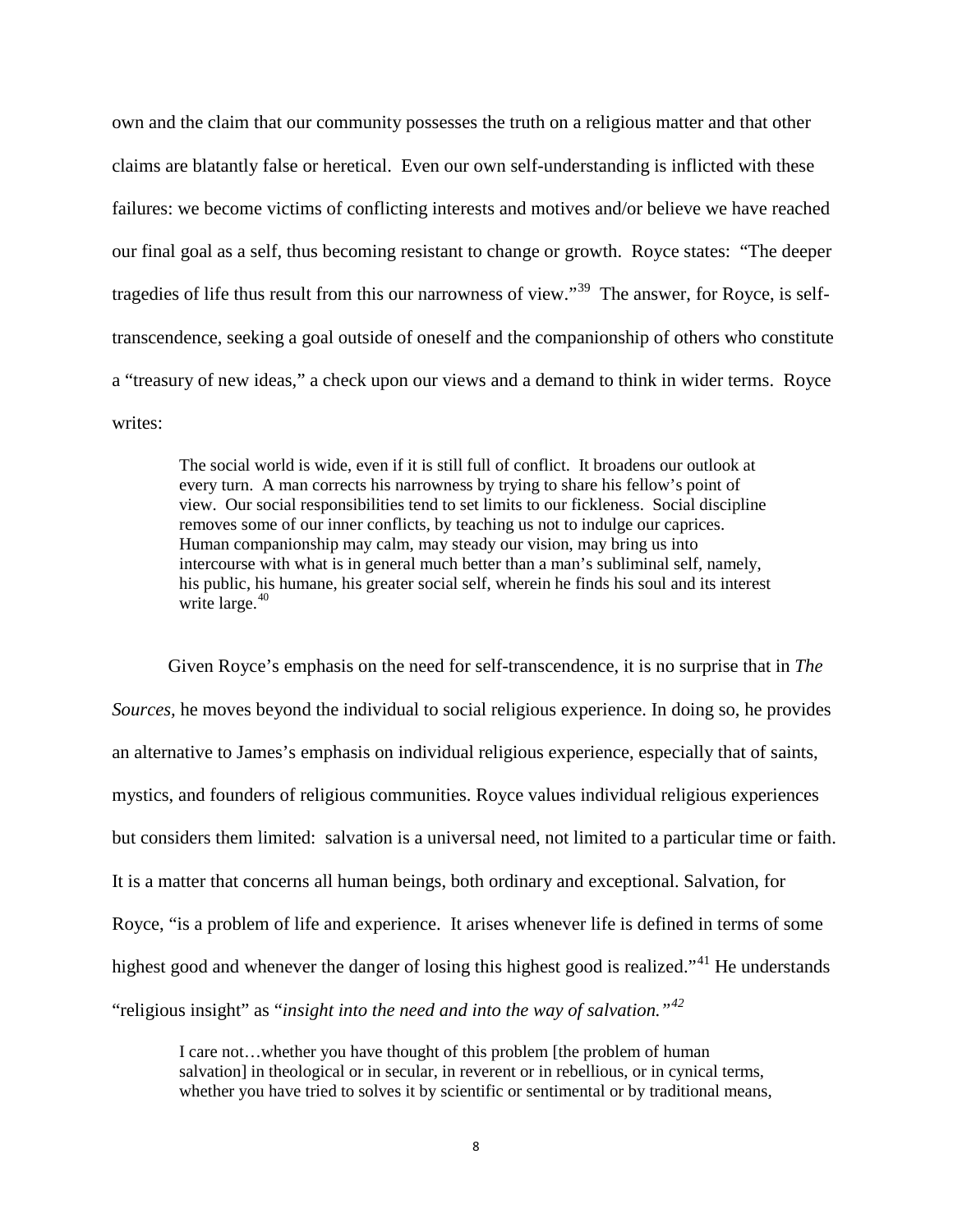or whether the problem now takes shapes in your mind as a problem to be dealt with in a spirit of revolt or of conformity, of skeptical criticism or of intuitive faith, of hope or of despair, What we want is insight, if insight is possible into the way of salvation. The problem with which these lectures deal is:" What are the sources of such insight $?^{43}$  $?^{43}$  $?^{43}$ 

Salvation is necessary, not only because of human narrowness of view and propensity to false pride but because there is an aim of human life that is more important than all other aims. The natural person, beset with conflicting aims and interests, is in great danger of missing this highest aim and rendering his or her whole life a 'senseless failure.' Royce believed that individuals can be in touch with a genuine source of insight. His examples include, among other sources, Buddhism and Plato's *Republic*. Royce asserts that these and other examples show that the search for salvation belongs to no "one type of piety or of poetry or of philosophy.<sup>44</sup> Individual religious experiences concerns three elements:

The Ideal: (the Standard or highest aim of one's life); The Need (for salvation because of danger of failure to achieve this aim); The Deliverer (the presence, power, light, truth, or great companion who helps the individual and saves a person from his/her need).

Religious insight is a natural process open to every individual. *The Sources* challenges James's emphasis on experiences that well up from the subliminal self and the depth of one's subconscious. Religious insight is available to all individuals seeking some saving light.

Royce believes the appeal to individual religious experience alone encounters another difficulty, namely, the "religious paradox," the difficulty for a fallible human self, infected with narrowness of view and the sin of pride, to know the advent of the divine spirit."<sup>[45](#page-22-30)</sup> Royce states it fully as follows:

How is the divine to be known?...The paradox is that a being who is so ignorant of his duty and of his destiny as to need guidance at every point, so weak as to need saving, should still hope in his fallible experience, to get in touch with anything divine.<sup> $46$ </sup>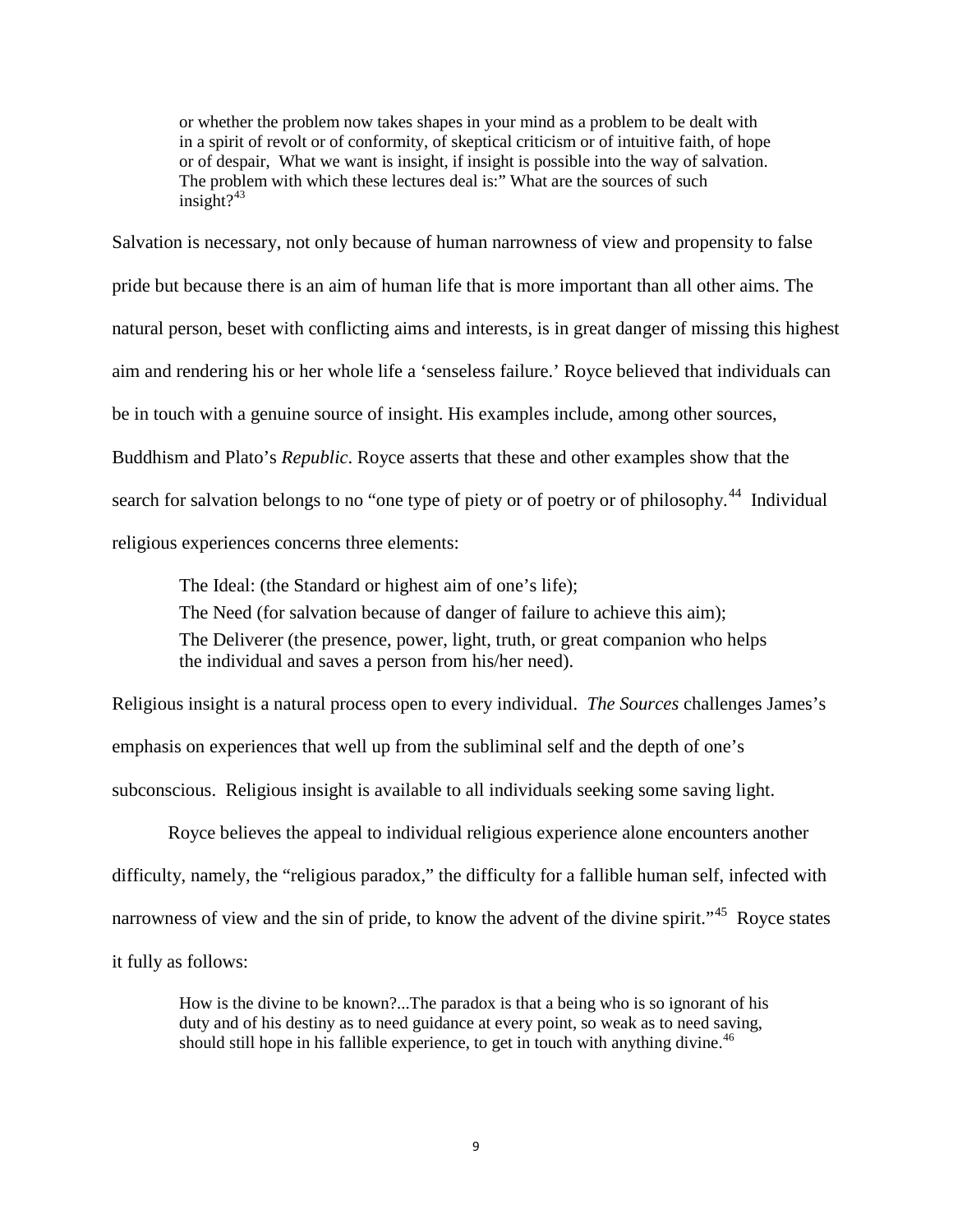Royce would respond to James: how is it possible to distinguish genuine communication with the divine and the misguided hubris of false prophets? This message of *The Sources* speaks volumes concerning individuals and communities who claim direct contact with divine revelation and yet present the world with conflicting interpretations and claims and questionable behavior.

#### **The Second Source: Social Experience**

Because individual religious experience is insufficient self-transcendence and the broadening of insight, it is important to attend to the social world. It is also true, however, that Royce views communities as finite and fallible like individuals. Human beings, for Royce, are essentially social beings; even self-consciousness is achieved through interaction with others. He asserts: "Nobody amongst us men comes to self-consciousness, so far as I know, except under the persistent influences of his social fellows."<sup>47</sup> Royce clearly affirms that the human being cannot be saved alone, for "he is bound to his brethren by spiritual links that cannot be broken." Further, "both he and his fellow need salvation."[48](#page-22-33) To illustrate his case, Royce cites two classic examples of individuals who discovered that they could not be saved without the help of their fellows and that their salvation was to be found through the social world. The first example is Coleridge's "Ancient Mariner, who in killing the albatross, becomes a curse to his fellows, and in cursing him they leave him alone in the nightmare of utter solitude. His curse was to "be alone in a wide, wide sea." His escape from the horrors of despair begins with the first moving of his heart toward all living beings. He enters into human companionship, love and relationships. The second example is Raskolnikov in "Crime and Punishment," who, after his crime and efforts at self-justification "finds himself prey of a simply overwhelming sense that he is alone among men…he is as one dead amongst specters."[49](#page-22-34) Like the Ancient Mariner,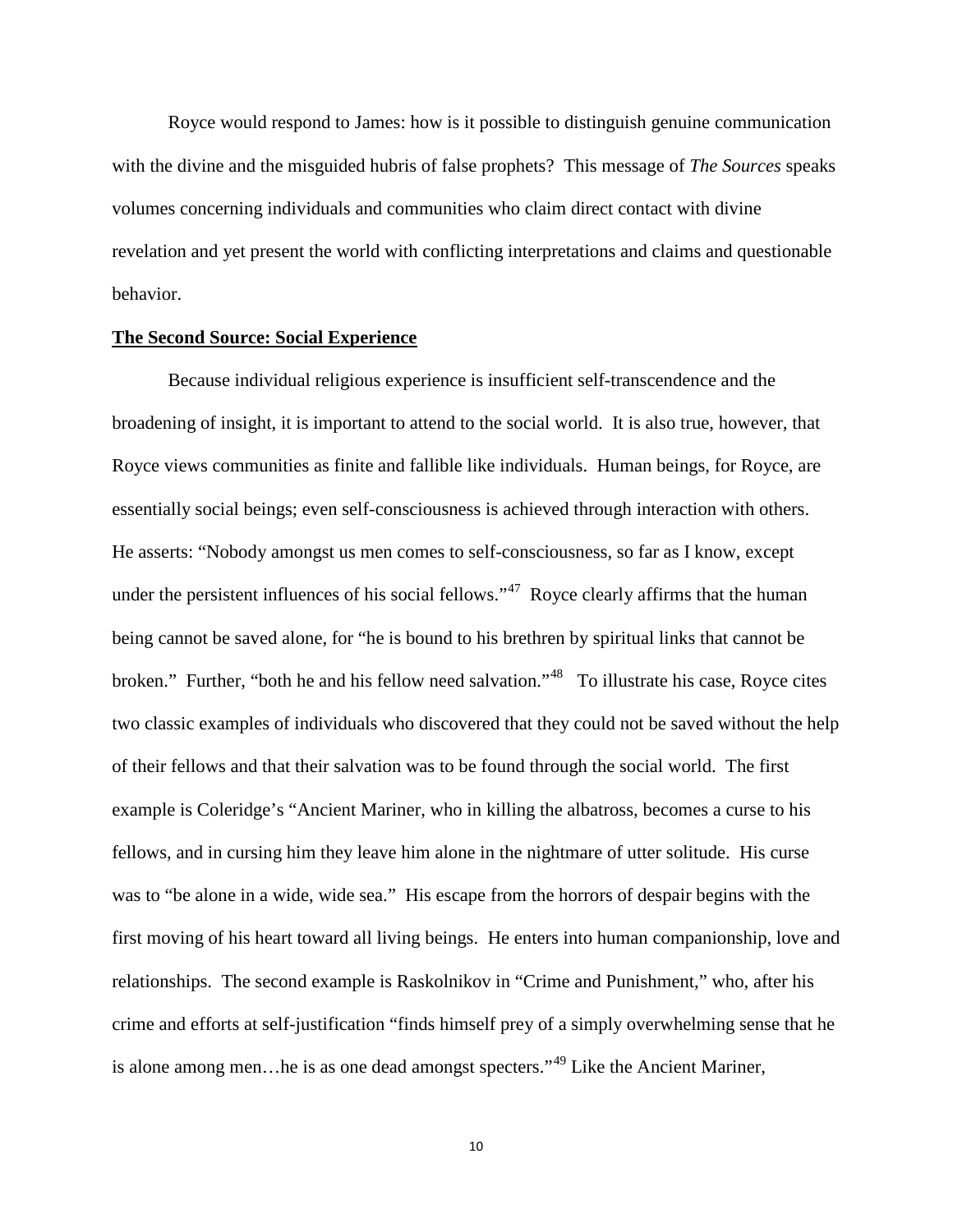Raskolnikov finds his way to salvation through love, love taught to him by the martyred Sonia. In these examples, Royce finds the "familiar conception that salvation involves reconciliation both with the social and the divine order, reconciliation through love and suffering-an escape from the wilderness of lonely guilt to the realm where men can understand one another."<sup>[50](#page-22-35)</sup>

These cases focus on the lost individual, the person isolated from human companionship and perhaps lost in deep guilt until they are redeemed through love and social relationship. But this redeeming broader vision and self-transcendence can happen in certain experiences of ordinary life such as the sight of one's new born child and the feeling of love that follows and pulls one outside oneself. Royce recognizes that the experience of love, such as the love of a husband and wife who love not only each other but cherish their union and their higher selves in that union, and of deep friendship, which is a form of love, can be a path to achieving a higher vision of self, of pulling oneself outward with loyalty to a common cause in which others are involved. In *The Sources,* Royce writes: "In fact, to seem to find the divine in the person of your idealized friend or beloved is a perfectly normal way of beginning your acquaintance with the means of grace."<sup>51</sup> Royce sees human love as a sign, a hint, and "an incarnation of a life that lies beyond the life of our present self-possession. It is an intimation of a process that is not merely human, but genuinely superhuman."<sup>[52](#page-22-37)</sup>

We know that human experience of love, because it is an experience of fallible human beings, often fails to maintain the loyalty and love needed to maintain the experience. The commitment involved must be constant. We are continually called to seek to transcend selfinterest, and we often fail. This same self-transcendence is also required of communities. Royce advocates "loyalty to loyalty," an ethical call to look beyond one's own communal ideals, to respect those of other communities, and to seek to build broader communities. Here failure also

11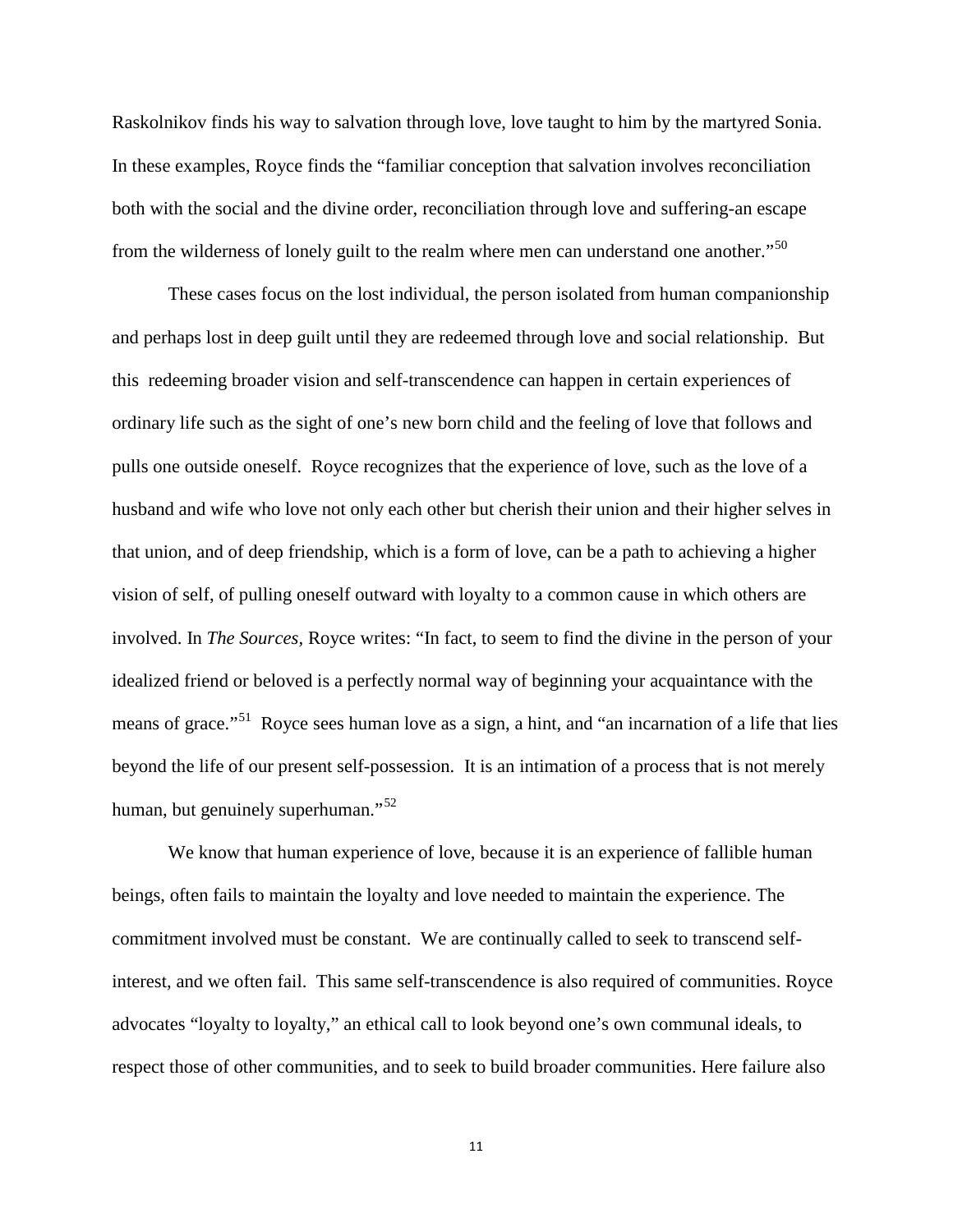can occur. There are prideful and destructive communities that tear down or attack the loyalties and commitments of others. Religious communities, of course, are no exception. Royce is proposing that though social experience brings religious insight, it is not the final step to the broadest religious insight. Loyalty to loyalty, the love of all mankind, is a difficult demand. More will be said about this shortly. First, we need to consider two other sources of religious insight: reason and will, or purposive action in the world.

### **Third and Fourth Sources of Religious Insight: Reason and Will**

Royce sees reason as more than the power to form and use abstract ideas, or to analyze predetermined meaning of statements. Rather, he conceives of reason as an ability to provide a synthetic view of many facts, the ability to grasp a complex of relations in their total unified significance. He points to examples of insights in mathematics that provide novel discoveries and novel syntheses. In his opening lecture, Royce defined insight as follows:

Insight is knowledge that makes us aware of the unity of many facts in one whole, and that at the same time brings us into intimate personal contact with these facts and with the whole wherein they are united. The three marks of insight are breadth of range, coherence and unity of view.<sup>[53](#page-22-4)</sup>

Reason can be a source of insight because it can assist us in suddenly seeing our experience as a creative and meaningful whole. He was convinced that reason could lead to an all-inclusive and divine insight. Royce realizes that for many, such a notion may seem too abstract or too philosophical to meet vital religious needs. To counter this, Royce draws on ordinary human experience, citing two cases of acquaintances of his that illustrate how reason has been insightful in their lives. The first case is a youth beset with various doubts about his faith, but who maintained prayer as a ritual act, not as the conventional request for a change of fortune or for things desired but rather as communing with a Great Companion, who knows and estimates. Royce quotes the youth as follows: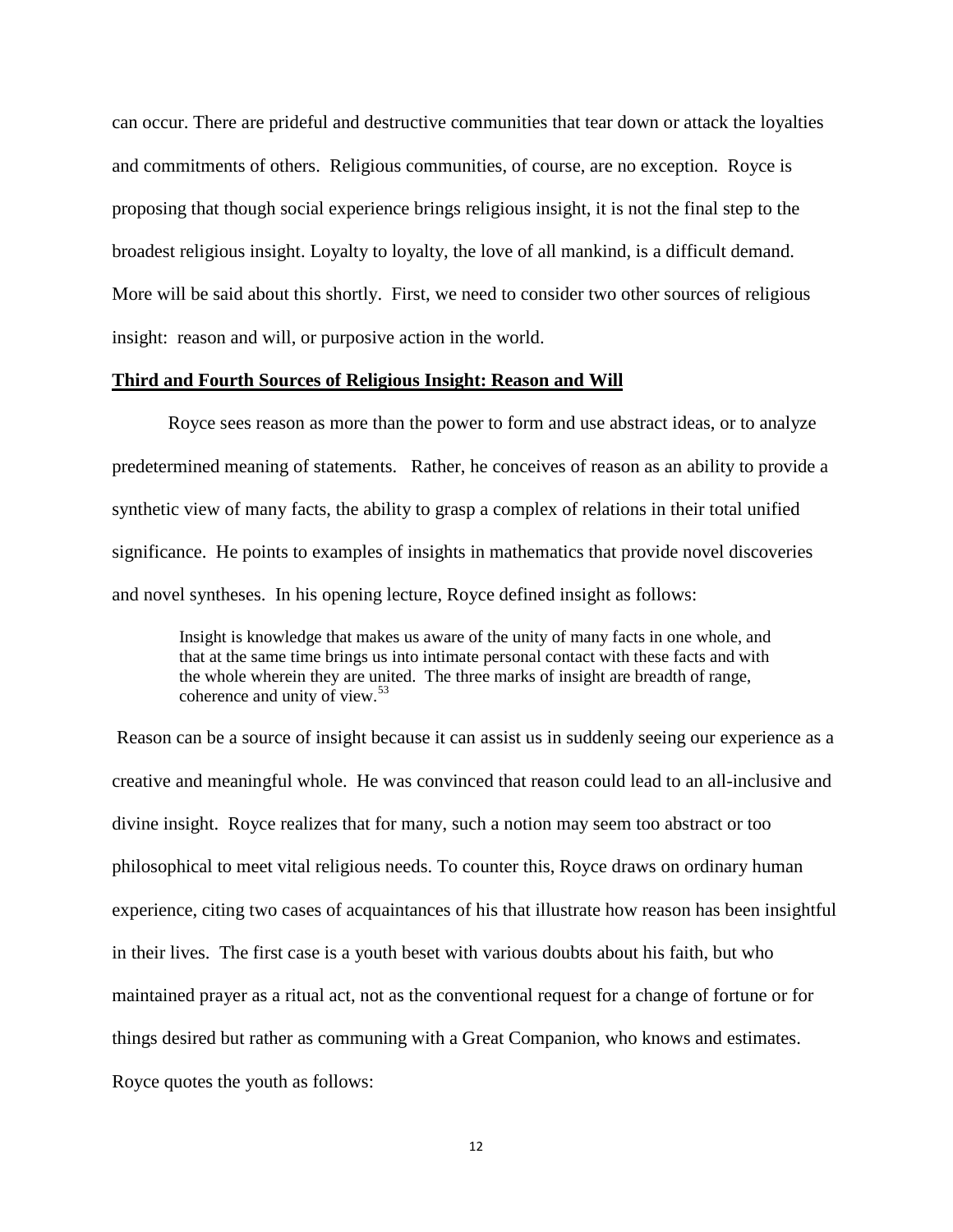When things are too much for me... I go alone by myself...and I think hard that God must know it all and see how matters really are, and understands me, and in just that way alone, by understanding me, will help me. So I try to get myself together. And that, for me is prayer. $54$ 

The second example is of an older man who had endured professional attacks and ill health and

told Royce:

What I most value about my thought of God is that I conceive of God as the one who knows us through and through, and who estimates us not as we seem, but as we are, and who is absolutely fair in his judgment of us.<sup>[55](#page-22-39)</sup>

Royce then suggests that these examples show that reason can bring insight, but also that reason and will work together in these cases. Reason guides specific actions.

Royce reiterates and develops his life-long, pragmatic belief that ideas are plans of action. He declares: "There is no such thing as a purely intellectual form of assertion which has no element of action about it. An opinion is a deed. It is a deed intended to guide other deeds."[56](#page-22-40)

He argues against those who claim that ideas cannot be tested by workings in the long run, because no one individually observes the long run and because such an appeal would be to an essentially superhuman type of empirical test and estimate. The scientist, for example, appeals not to the verdict of any human observer, but "to the integrated, and universalized and relatively impersonal and superpersonal synthesis of the results of countess observers."<sup>57</sup> Royce challenges the naysayers to perform a deed and then to try to undo it. This impossibility of undoing a deed once done, says Royce, indicates that reality is indeed absolute: "the very essence of will is that at every moment of action, it decides absolute issues, because it does irrevocable deeds, and therefore, if intelligent at all, is guided by opinions that are absolutely true or false as their deeds are irrevocable."<sup>[58](#page-22-41)</sup> With the pragmatists, Royce believed that all is temporal, that time flows, that novelties constantly appear and that the world is ever incomplete.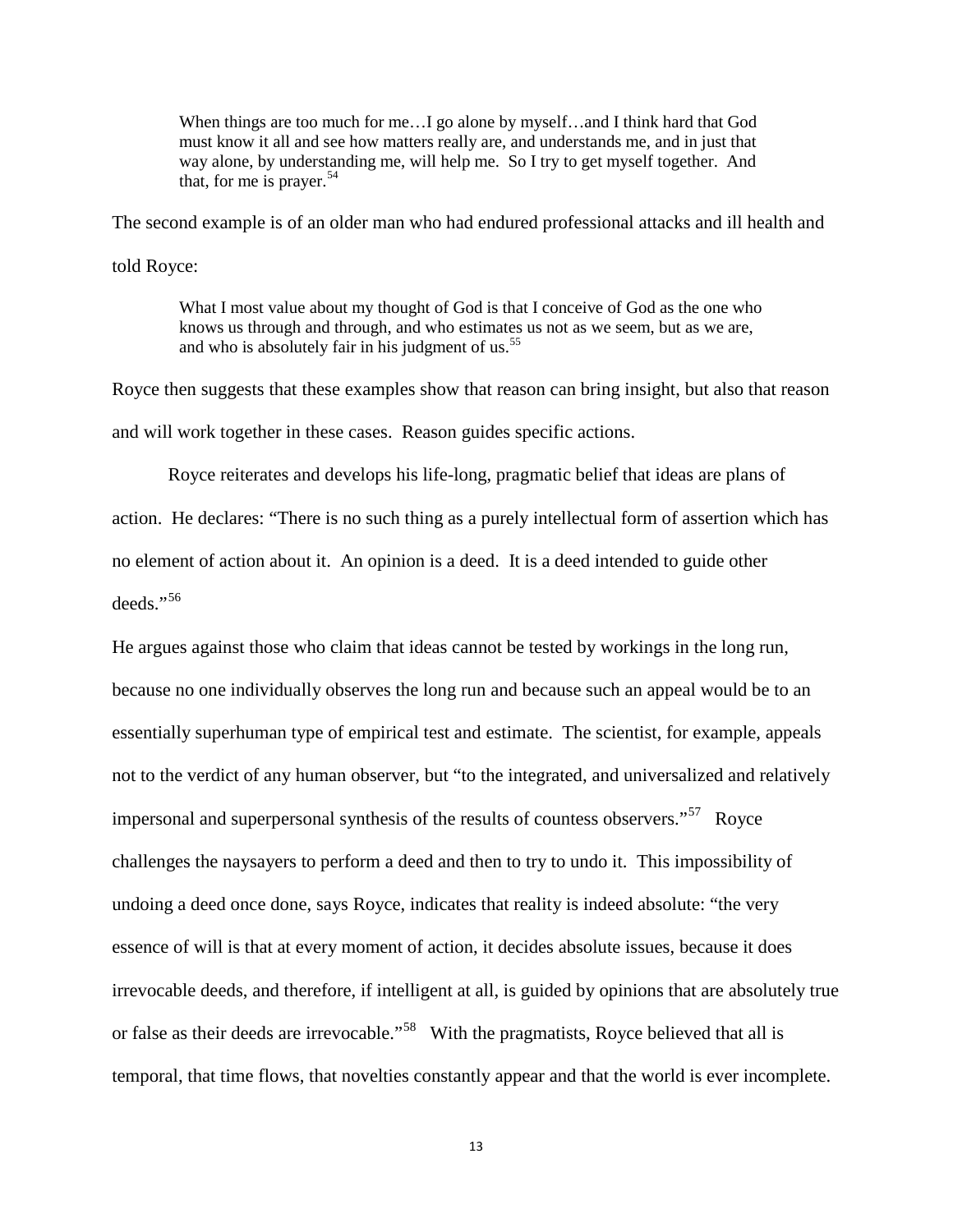Yes, even to assert this, says Royce, is to assert *"that the future, and, in fact, all the future, in its individual detail belongs to reality, and forms part of its wholeness."* [59](#page-22-23) He continues*:*  Both reason and will, especially as united in practical action, act as sources of religious insight. They make us aware of the unity of many facts in one whole.

#### **Fifth and Sixth Sources: Loyalty and the Religious Mission of Sorrow**

Royce turns in his fifth lecture to "The Religion of Loyalty." Loyalty, for Royce, is *"The willing and practical and thoroughgoing devotion of a person to a cause."[60](#page-22-24)* Two conditions of loyalty, for Royce, are (1) that the person willingly and thoroughly devotes self to the cause and (2) expresses this devotion in some sustained and practical way. Loyalty pushes a person to selftranscendence. It also provides unity and purpose for the self, thereby helping to make life worth living. This devoted service to a cause also brings insight into a transcendent ideal, whether it be a family, team, community, or nation. In seeking to illustrate this kind of loyalty Royce does not point to outstanding heroes or saints, but to the example of Ida Lewis, the keeper of the Lime Rock Lighthouse in Narragansett Bay. Ida spent her life saving others, even though she lost her husband to the sea. Lighthouse keepers seek to save others, but this occupation also brings with it personal peril, as it did for Daniel Williams, keeper of the light at Little Traverse Bay, in Lake Michigan. Williams went out in a boat to rescue a ship's crew in distress and never returned. His wife, fearful for other lives, continued his duties, as did Ida, and, says Royce, and Mrs. Williams "is still at her post."<sup>[61](#page-22-25)</sup> Though there are perils, says Royce, the hardest task for this kind of loyal person is the steady call upon daily fidelity. Royce does not ignore the usual examples of loyalty. He points out that the spirit exemplified by Ida, Williams and his wife and the other lighthouse keepers is the same spirit that we find in warriors who willingly face death for their cause. We also find this spirit in martyrs who die for their faith, but Royce focuses on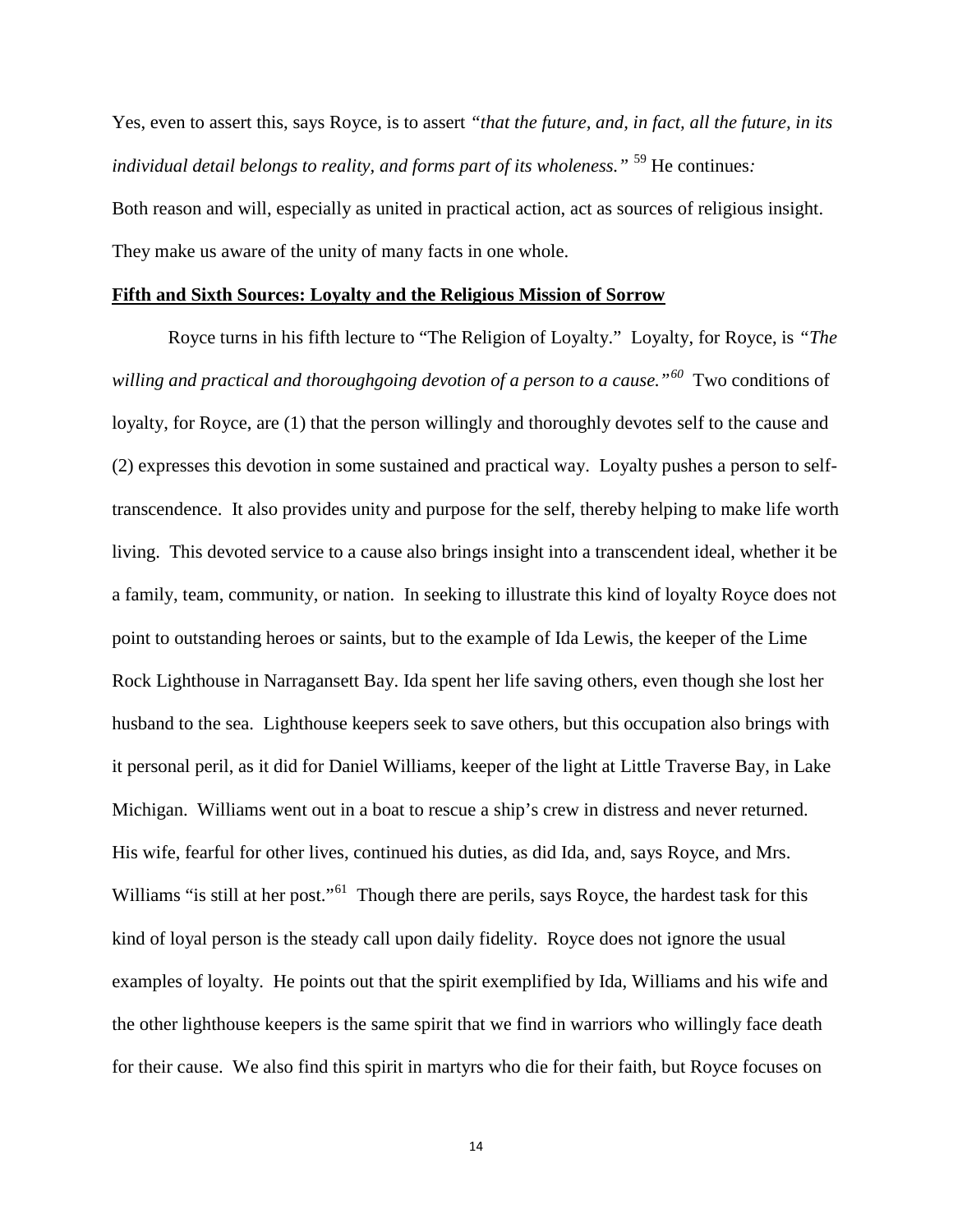ordinary persons such as patient mothers and fathers, "however obscure and humble," who toil in true devotion for their homes and children.<sup>[62](#page-22-26)</sup> Royce also believes such a spirit resides in the calm and laborious devotion to a science such as exemplified in Newton, Maxwell or a Darwin. In addition to their strong will and social motives, all these loyal servants also possess a gift, their Cause. The loyalty exemplified is no mere sentiment, and no mere morality, but "*it will also be in essence a religion."[63](#page-22-42)* Loyalty is the source of religious insight and it shows a person the will of the spiritual world, the divine will. The cause provides a "spiritual unit in which individuals may be, and (when they are loyal) actually are, united in a life whose meaning is above the separate meanings of human beings."[64](#page-22-43)

As a man of experience, Royce never forgets the real world, in which causes are lost and lighthouses slide into the ocean. And, there is vague suffering and sorrow and the problem of evil. As indicated earlier, no other American philosopher grappled with the problem of evil in as sustained and insightful manner as Royce. Cornell West writes of Royce:

> Royce is the single American Philosopher who seriously grappled with evil and at the same time recognized the dangers of a paralyzing pessimism…I would go so far as to claim that Royce's systematic, post-Kantian idealism is primarily a long and winding set of profound meditations in the relation of a deep sense of evil to human agency.<sup>[65](#page-22-28)</sup>

Royce discusses loyal agency and the problem of evil and 'lost causes' in *The Philosophy* 

#### *of Loyalty.* He writes:

Only the loyal know the one great good of suffering, of ignorance, of finitude, of defeat, -- and *that is just the good of loyalty,* so long as the cause itself can only be viewed as indeed a living whole . . . When we find the preciousness of the ideal cause emphasized through grief, we see that, whatever evil is, it at least *may* have its place in an ideal order. What would be the universe without loyalty; and what would loyalty be without trial?<sup>[66](#page-22-44)</sup>

In discussing Royce's *Philosophy of Loyalty* and the problem of evil, C. Hannah Schell suggests that Royce has two approaches to the problem of evil. One uses the language of "a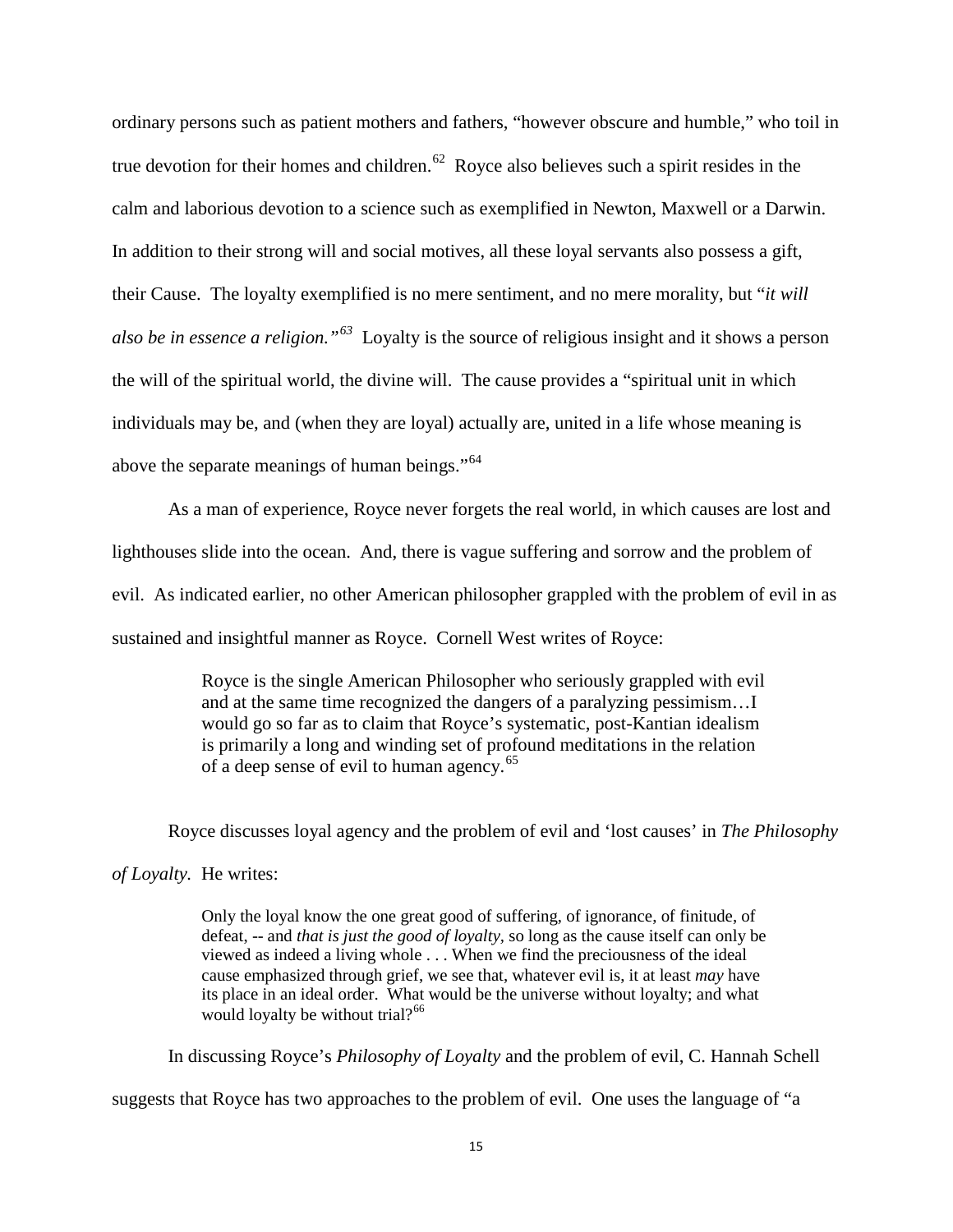superhuman unity of life," and discusses evil in an attempt to understand the divine life, and to develop a theodicy. This is exemplified in "The Problem of Job" where Royce suggests that God suffers with human beings. The second approach is what Schell terms the more 'human-centered approach,' namely, the *phenomenological discussions of the struggles with evil*, especially exemplified in *The Sources.[67](#page-22-45)*

In his discussion of "the religious mission of sorrow," Royce suggests that when we call something a sorrow, we have begun to assimilate the fact of suffering, physical or otherwise, into the narrative of our life.<sup>[68](#page-22-30)</sup> He defines "sorrow" as

…the ills one rationally faces only when one, through some essentially active, constructive, moral process, creatively assimilates and idealises [sic] them, and thus winds them over to be part of good−not when one merely drives them out of existence.<sup>[69](#page-22-46)</sup>

Royce thinks that sorrow provides us with insight, awakening us to a new view of the spiritual realm. He also argues that this does not offer an escape from the 'hard facts' of human life; it does not give humans a 'moral holiday.' Royce clearly distinguishes those tragedies of life in which there seems no possibility of assimilating the grief from those that hold the potential for good that might come out of the struggle with evil. "Useless sufferings "are the ones that lead us to assert that "evil ought to be destroyed." About these he writes:

> Pestilence, the cruelties of oppressors, the wrecks of innocent lives by cruel fortunes−all these seem, for our ordinary estimates, facts that we can in no wise assimilate, justify, or reasonably comprehend. That is, we can see, in the single case, no reason why such events should form part of human life−except so it indeed is. They seem, to our natural understanding, simply opaque data of experience, to be annulled or removed if we can.<sup>[70](#page-22-47)</sup>

Royce goes on to describe the process whereby human beings fold the experience of suffering into the on-going narrative of their lives. Humans are capable of this because they live in time and always try to make sense of the past in terms of the future. To be a self is to live in the future; we assimilate the pains, the sufferings, and the tragedies of life into our plan of life,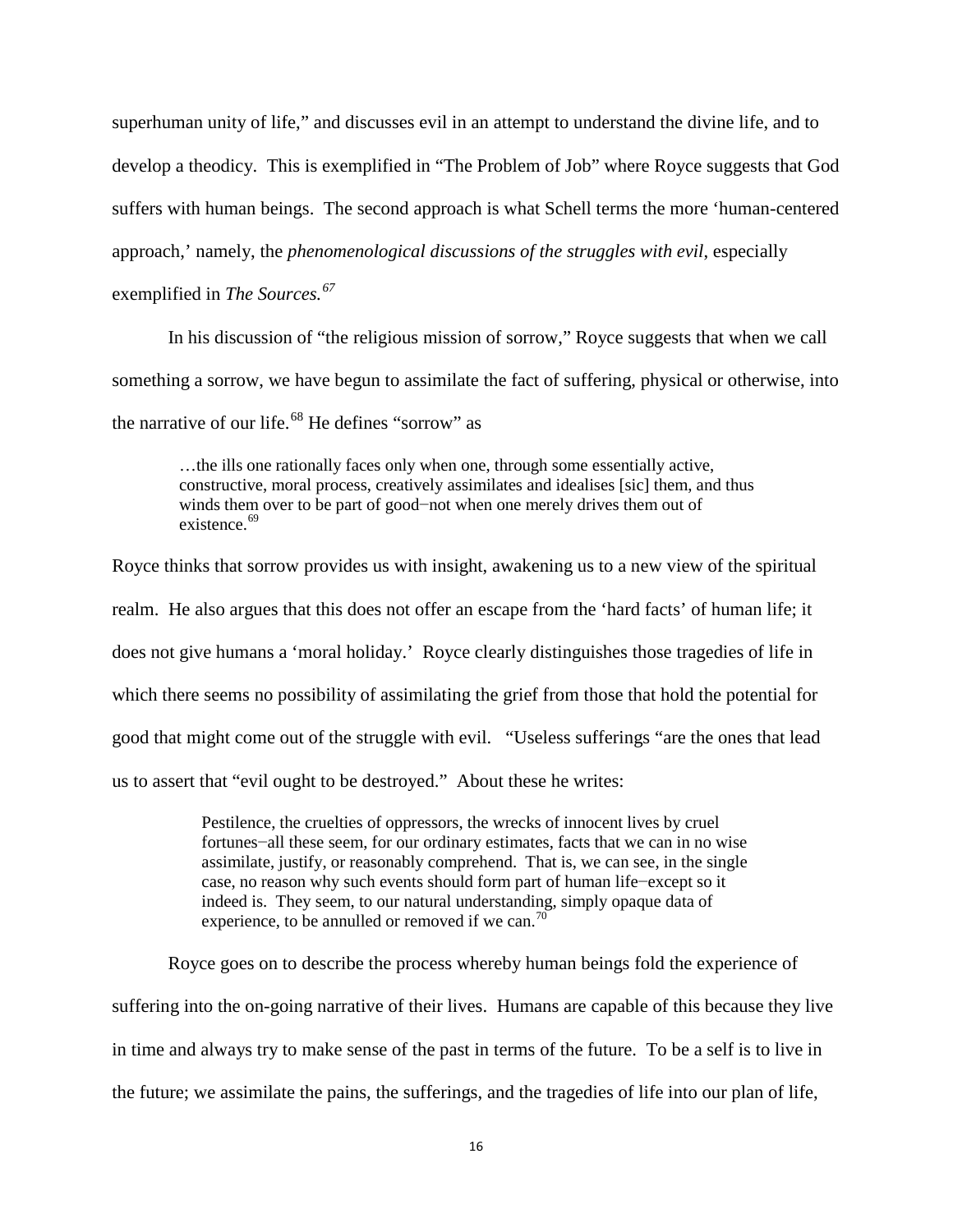giving them meaning and setting them in their place in the whole. This act brings with it the insight that certain ills could not, even in principle, be removed from existence by an omnipotent being because to do so would abolish the conditions necessary for the highest good we now know.<sup>[71](#page-22-48)</sup> All of this relates, as indicated by Cornell West, to human agency. We are creatures who act in the world. Because we live in time our deeds are irrevocable. This implies full agency and human responsibility, a concept which Royce develops in *The Problem of Christianity* through the notion of 'the hell of the irrevocable.' In *The Sources,* he writes:

> When we act, every act is done for eternity, since it is irrevocable. When we love, we ask the privilege to bind other destinies with our own. The tragedies of a world as ours are, therefore, not as such could be simply wiped out of existence, unless one were ready to deprive every individual personality both of its range of free choice and its effectiveness of action. When we suffer, then, in such a world, we know indeed that there need have been no suffering had there been no world at all…But if you possess this privilege, you share in a life that, in proportion to its importance and depth and range and richness of spiritual relations, is full of the possibilities of tragedy.[72](#page-22-49)

Idealized evils are so interwoven with good that if the grief were removed, says Royce, we would also remove courage, fidelity, spiritual self-possession, and the resolute action required to create good in the world despite our experience of evil. Royce, like James, believed in the ameliorative powers of human action, individual and collective, that human actions could make the world better, even if only in a very small way. Royce was continually calling on individuals and communities to be loyal to loyalty, to transcend self and community interest, and to seek broader perspectives on selves, other selves and the world. We human beings are fellow sufferers and fellow actors in the world, we form a brotherhood of all the loyal servants who seek to bring about good in the face of the many evils and examples of suffering. The "religious mission" of sorrow takes up suffering into one's life plan and to give it meaning in the whole, making it a "sorrow," rather than a pain or suffering.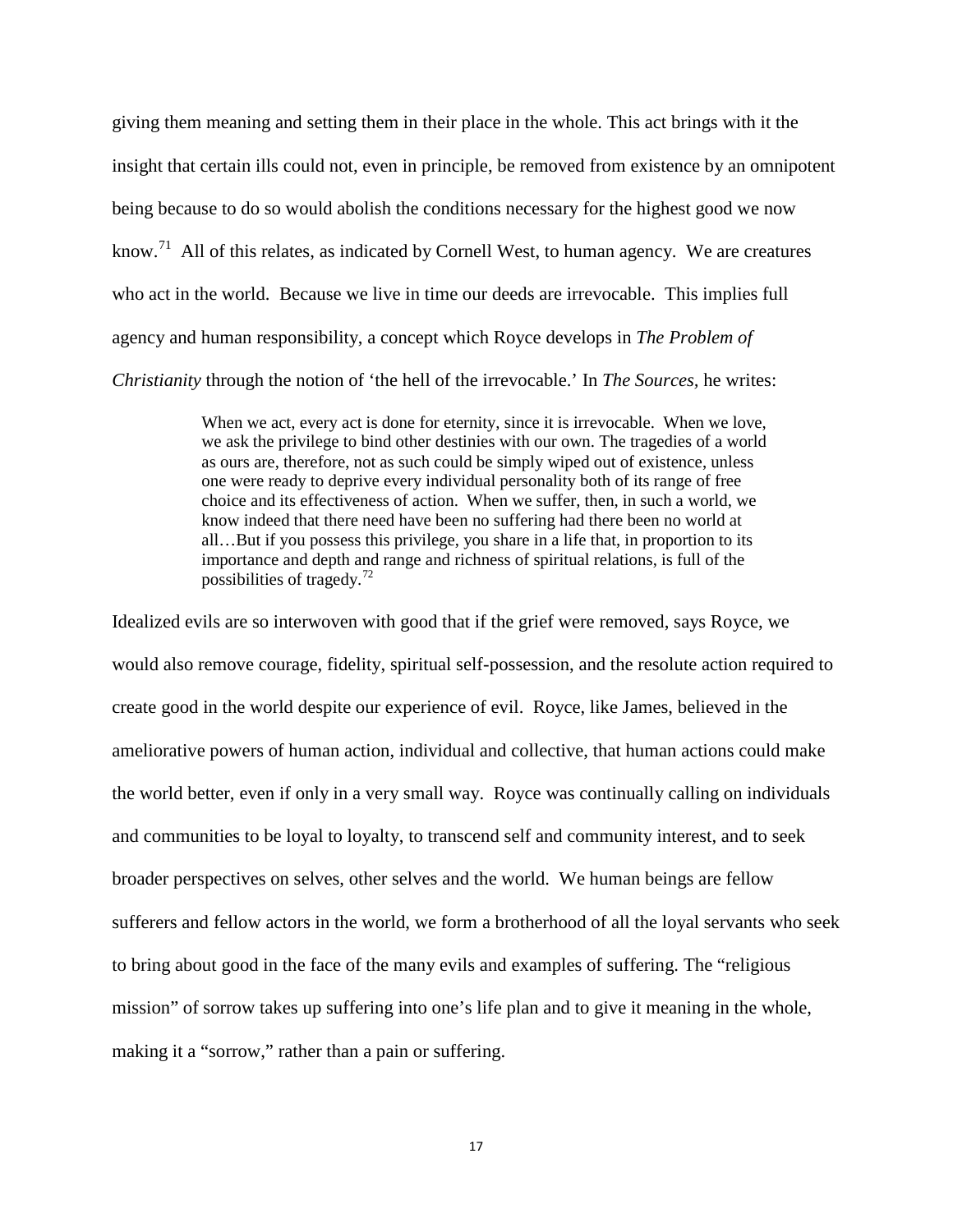### **The Seventh Source: The Invisible Church**

Royce's insights on sorrow and evil lead us to the final lecture in *The Sources,* "The Unity of the Spirit and the Invisible Church." Royce restates the lesson of human finitude, the narrowness of our view, our propensity to pride, and the need for self-transcendence, for a level of the superhuman, for a vision of the unity of the whole. He writes:

> Man needs no miracles to show him the…superhuman. You need no signs and wonders, and no psychical research, to prove the unit of the spirit is a fact of the world. Common sense tacitly presupposes the reality of the unity of the spirit. Science studies the ways in which its life is expressed in the laws which govern the order of experience. Reason gives us insight into its real being. Loyalty serves it and repents not of its service.<sup>[73](#page-22-33)</sup>

Any brotherhood of humans who thus loyally live in the Spirit, says Royce, is essentially religious in nature. However, they also need to be guided by the love of furthering such a brotherhood among all humans in general. They show respect for the loyalty of these other humans, they do not sow discord among humans and other communities, but seek to be a city on the hill, a model for others. They form a

…source of religious insight to all who come under their influence. Such a source acts as a means whereby any or all of our precious sources may be opened to us, may become effective, may bear fruit. *Hence in this new source, we find the crowning source of religious insight.*[74](#page-22-34)

This crowning source points to the *Invisible Church.* The broadest of religious experiences is to see and participate in a universal, infinite community of loyal interpreters who seek to bring about reconciliation, ethical action, and universal truth. Horace Kallen, in his review of *The Sources,* writes "The crowning source of religious thought is, for us all, the actual loyalty, service, devotion, suffering, accomplishment, tradition, examples, teaching and triumphs of the invisible church of all the faithful."<sup>75</sup> To gain membership in this invisible church, argues Royce, means to transcend greed and blindness, narrowness of vision and cause, predatory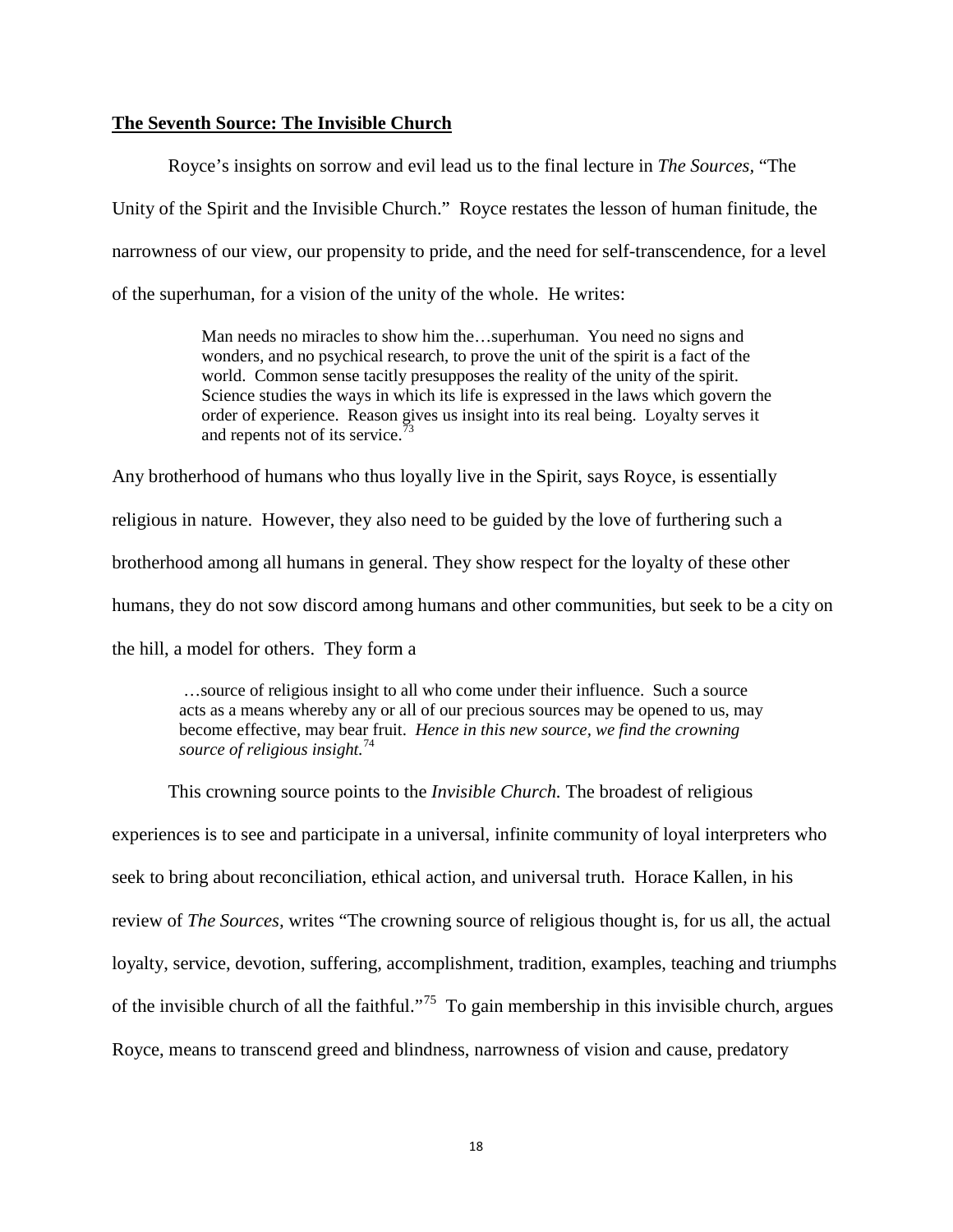impulses and intolerance toward other causes and communities. It is useless, says Royce, to

reduce the many to the one, to wipe out diversities of spiritual gifs, or of loyalties, and

It is useless to make some new sect whose creed shall be that there are to be no sects. *The unity of the visible church, under any one creed, or with any one settled system, of religious practices, is an unattainable and undesirable ideal.*[76](#page-22-50)

Royce argues that Paul's message of *caritas* or love in Corinthians must be universalized. Such

*love* or *loyalty* even when race or creed distinctions make it hard to do so, translates to tolerance.

Loyalty is tolerant, *not* as if truth were indifferent...but is tolerant precisely in so far as the best service of loyalty and of religion and of the unity of spirit consists in helping our brethren not to our own, but to *their* own. *Such loyalty implies genuine faith in the abiding and supreme unity of the spirit.*[77](#page-22-51)

*The Sources* offers seven avenues of religious insight, all of which address the human self

as a limited being with a narrow consciousness and limiting pride. Through our individual

understanding of the need for salvation, through transcending of self through the social

experience with others, through our ability with reason to gain insight into an unity of facts,

through our will and our irrevocable deeds which demonstrate a universal will, through our acts

of loyalty and those of others, through the transformation of suffering into sorrow, and finally

through our membership in the invisible church, we can gain insight into a rich, personal,

unified, spirit who shares in our sorrows as well as our triumphs. This book brings us a treasury

of insight for our time.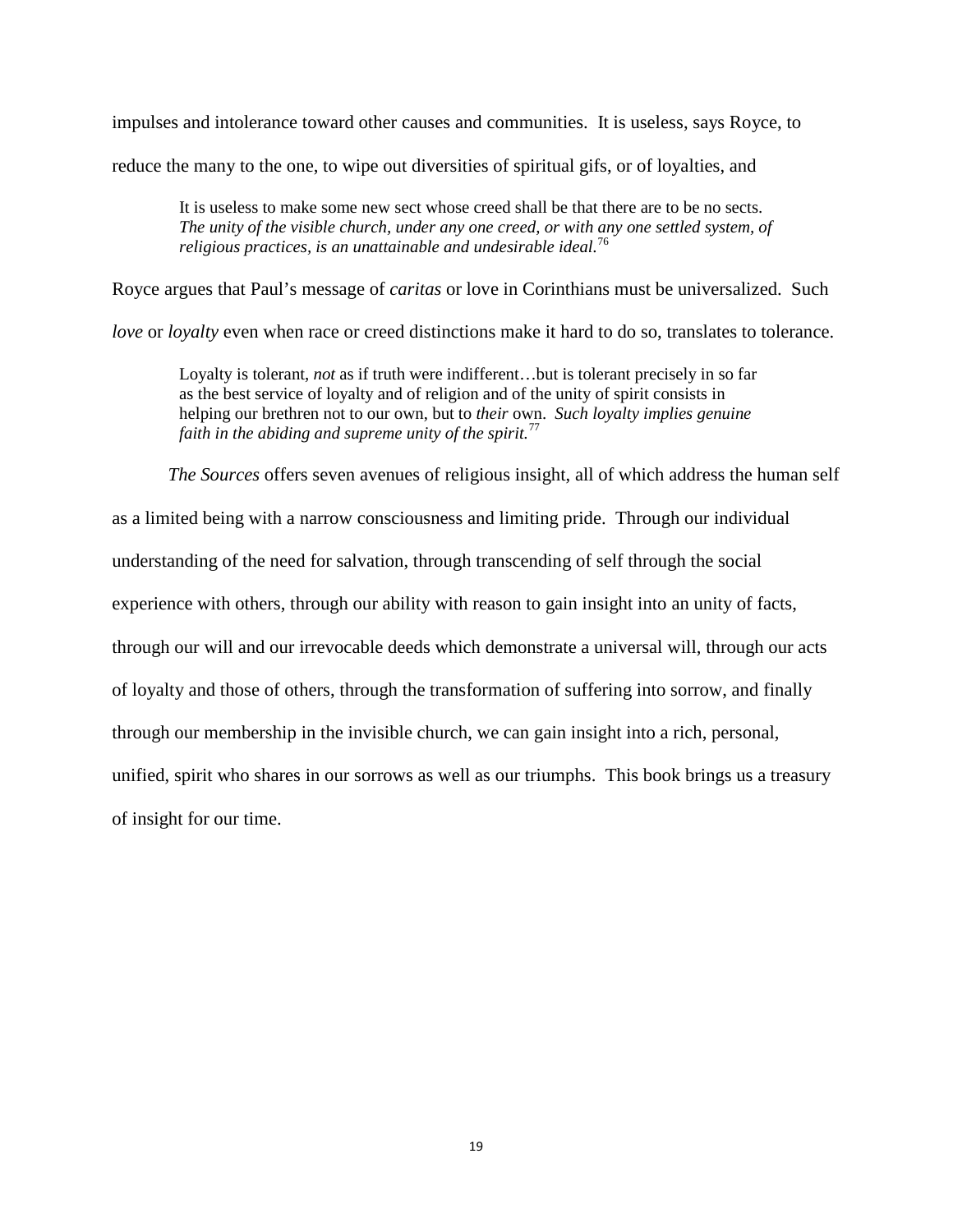## **Notes**

<sup>1</sup> Josiah Royce, 1892, *The Spirit of Modern Philosophy: An Essay in the Form of Literature*, Boston and New York: Houghton, Mifflin and Co., 1.

 $2$ <sup>2</sup> The lectures were delivered as the Bross Lectures at Lake Forest College in November 1911.

<sup>3</sup> The two core texts were Josiah Royce, 1912, *The Sources of Religious Insight*, New York: C. Scribner's Sons and William James, 1902, *The Varieties of Religious Experience*: *A Study in Human Nature*, New York: Longmans, Green and Company. Two other works on religion in the history of American philosophy are John Dewey, 1934, *Common Faith,* New Haven: Yale University Press, and Alfred North Whitehead, 1926, *Religion in the Making* Cambridge, Mass: Harvard University Press, which are thin by comparison with the Royce and James volumes.

<sup>4</sup> Royce's colleague, George Herbert Palmer makes this claim about Royce in his book on Idealism. George Herbert Palmer, 1964, "Josiah Royce," in *Contemporary Idealism in America,* edited by Clifford Barrett, New York: Russell & Russell, Inc., 3-7.

 $<sup>5</sup>$  John McDermott notes that "Before his early death at the age of sixty. Royce had pursued virtually every field of</sup> inquiry known to his time." John J. McDermott, 1969, "Preface," *The Basic Writings of Josiah Royce,* 2 vols., Chicago: The University of Chicago Press, I, 2.

<sup>6</sup> Josiah Royce, 1885, *The Religious Aspects of Philosophy: A Critique of the Bases of Conduct and Faith,* Boston and New York: Houghton & Mifflin & Co.

<sup>7</sup> Josiah Royce, 1913, *The Problem of Christianity,* New York, Macmillan Co, two vols. Other works published in the early 1900's include (1900) *The Conception of Immortality* and (1909)*"*What is Vital In Christianity?*"*

*<sup>8</sup>*1892, *The Spirit of Modern Philosophy,: An Essay in the Form of Lectures,* Boston and New York: Houghton & Mifflin & Co., 1.

<sup>9</sup> See: Jacquelyn A. Kegley 1997, *Genuine Individuals and Genuine Communities: A Roycean Public Philosophy,* Nashville, Tennessee: Vanderbilt University Press, especially Chapter 2, 24-53.

 $10$  Royce suffered the loss of his dearest friend William James as well as the loss to fatal mental illness of his son, Christopher. Royce was also a man of risk who left California with his wife and infant to join the Harvard faculty on the mere offer of a sabbatical leave position.

<sup>11</sup> Josiah Royce, 1886, *California from the Conquest in 1846 to the Second Vigilance Committee in San Francisco (1856): A Study of American Character,* Boston and New York: Houghton & Mifflin & Son.

<sup>12</sup> Josiah Royce, 1885, *The Religious Aspects of Philosophy: A Critique of the Bases of Conduct and Faith, Boston* and New York: Houghton & Mifflin & Co., 452.

<sup>13</sup> Josiah Royce, 1894, "The Knowledge of Good and Evil," *International Journal of Ethics,* vol. 4, 48-80, 57.

<sup>14</sup> *Ibid.*

<sup>15</sup> Josiah Royce, 1897, "The Problem of Job," *The New World,* 6, 261-81; Reprinted 1898 in *The Studies in Good*  and Evil: A Series of Essays on the Problems of Philosophy and of Life, New York: D. Appleton and Co.

<sup>16</sup> *Letters of Josiah Royce,* 1970, edited by John Clendenning, Chicago: University of Chicago Press, 570.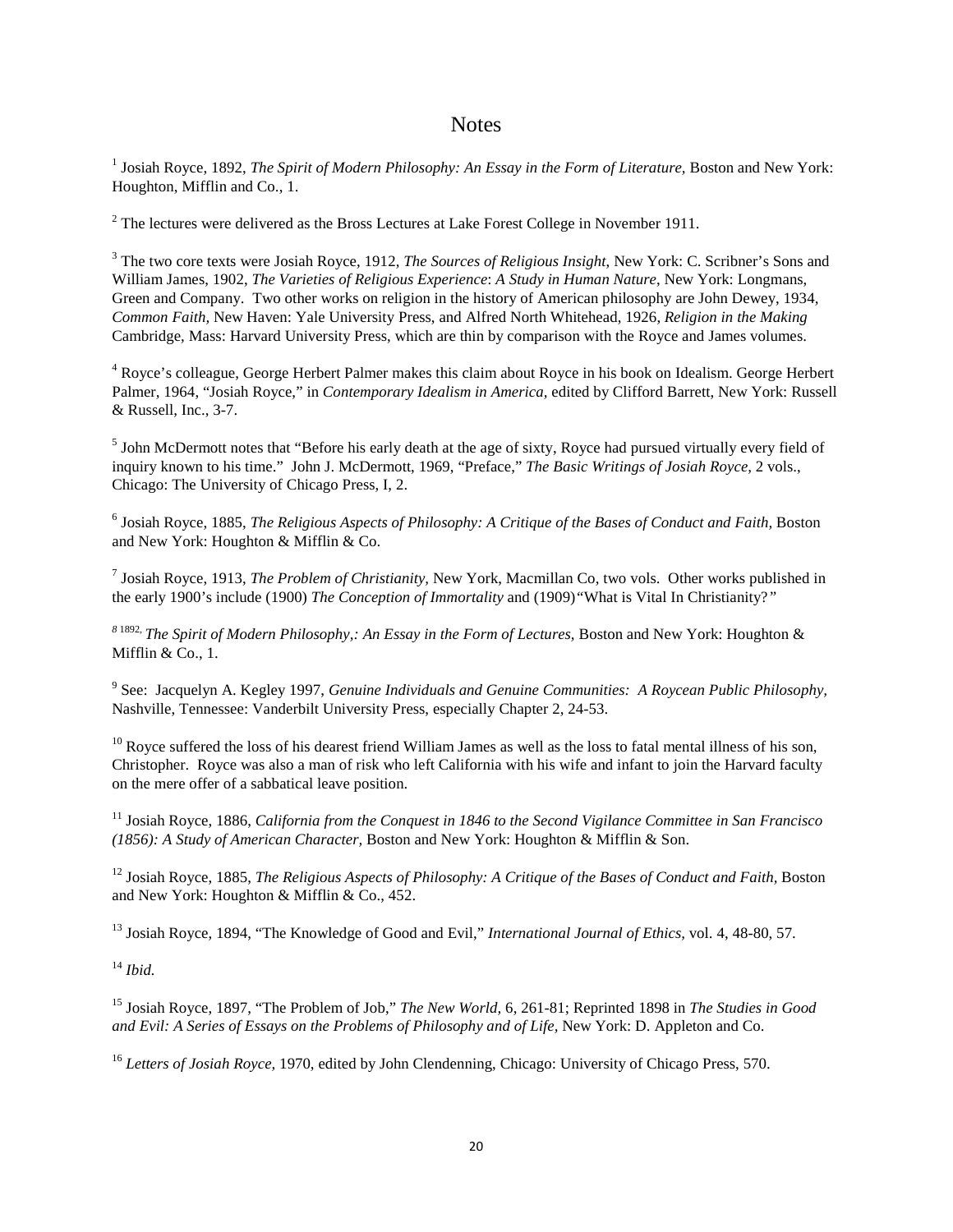<span id="page-20-0"></span><sup>17</sup> Jacob Lowenberg, 1912, Review of *The Sources of Religious Insight, International Journal of Ethics,* Vol. 23, No. 1, October 1912, 85-88, 85.

<span id="page-20-1"></span> $18$  This unconventionality is reflected in an interesting way in a recent book which represents a new development in contemporary theology and cultural engagement, namely, to apply theological truths to local contexts, in this case, California. Royce is referred to often in this volume: 2014, *Theology and California: Theological Refractions on California's Culture,* edited by Fred Sanders and Jason S. Sexton, Surrey, England: Ashgate Publishing.

<span id="page-20-2"></span><sup>19</sup> See: Dwayne Tunstall, 2009, *Yes, But Not Quite: Encountering Josiah Royce's Ethico-Religious Insight* , New York: Fordham University Press; Rufus Burrow, Jr., 2014, *Martin Luther King, Jr., and the Theology of Resistance,*  New York: McFarland Press; edited by Robert E. Birt, 2012, *The Liberatory Thought of Martin Luther King,*  Lanham, Maryland: Lexington Press.

<span id="page-20-3"></span><sup>20</sup> Josiah Royce, 2001, (1912), *The Sources of Religious Insight,* Washington, D.C.: The Catholic University of America Press, 220.

<span id="page-20-4"></span><sup>21</sup> *Ibid.* 281.

<sup>22</sup> William James, 1902. *The Varieties of Religious Experience: A Study in Human Nature*, New York: Longmans, Green.

<span id="page-20-5"></span><sup>23</sup>These concerns were expressed in a letter from James to Frances R. Morse which was published by Ralph Barton Perry in his 1935 *The Thought and Character of William James,* Boston: Little, Brown & Co., II, 326-327.

<span id="page-20-6"></span><sup>24</sup> William James, 1961 (1902), *The Varieties of Religious Experience: A study in Human Nature*, New York: Collier, 29. For these insights, I am indebted to a superb article on James and his *Varieties* by Douglas Anderson, "Respectability and the Wild Beasts of the Desert: The Heart of James' *Varieties*," *The Journal of Speculative Philosophy*, New Series, 17, No. 1: William James; *Varieties of Religious Experience*," 1-13.

<span id="page-20-7"></span><sup>25</sup> James, *Varieties,* 29.

 $26$  Anderson, 3.

 $^{27}$  In an interesting essay, Argentinian scholar, Caludio Viale, affirms the estimate of the courage exhibited by James and Royce, noting that they "both openly vindicate religion before the growing agnosticism of the day. "See: Claudio Viale, 2013, "William James' Conception of Religion in Josiah Royce's Mature Thought and Three Approaches," *Pragmatism Today, Vol. 4,, Issue 2, 1.*

<sup>28</sup> Anderson, 6.

 $29$  Viale, 2.

<sup>30</sup> Linell Elizabeth Cody, 1988, "Royce and Post-Modern Theology, *American Journal of Theology and Philosophy,*  Vol. 9, 149-164, 151.

<sup>31</sup> *Ibid.* 154.

<sup>32</sup> *Ibid.* 162.

<sup>33</sup> Donald William Dotterer, 1986, "Josiah Royce's Philosophy of Loyalty: A Hermeneutical Tool for Pauline Theology," *American Journal of Theology and Philosophy,* Vol. 7, No. 3, September, 149-163, 150.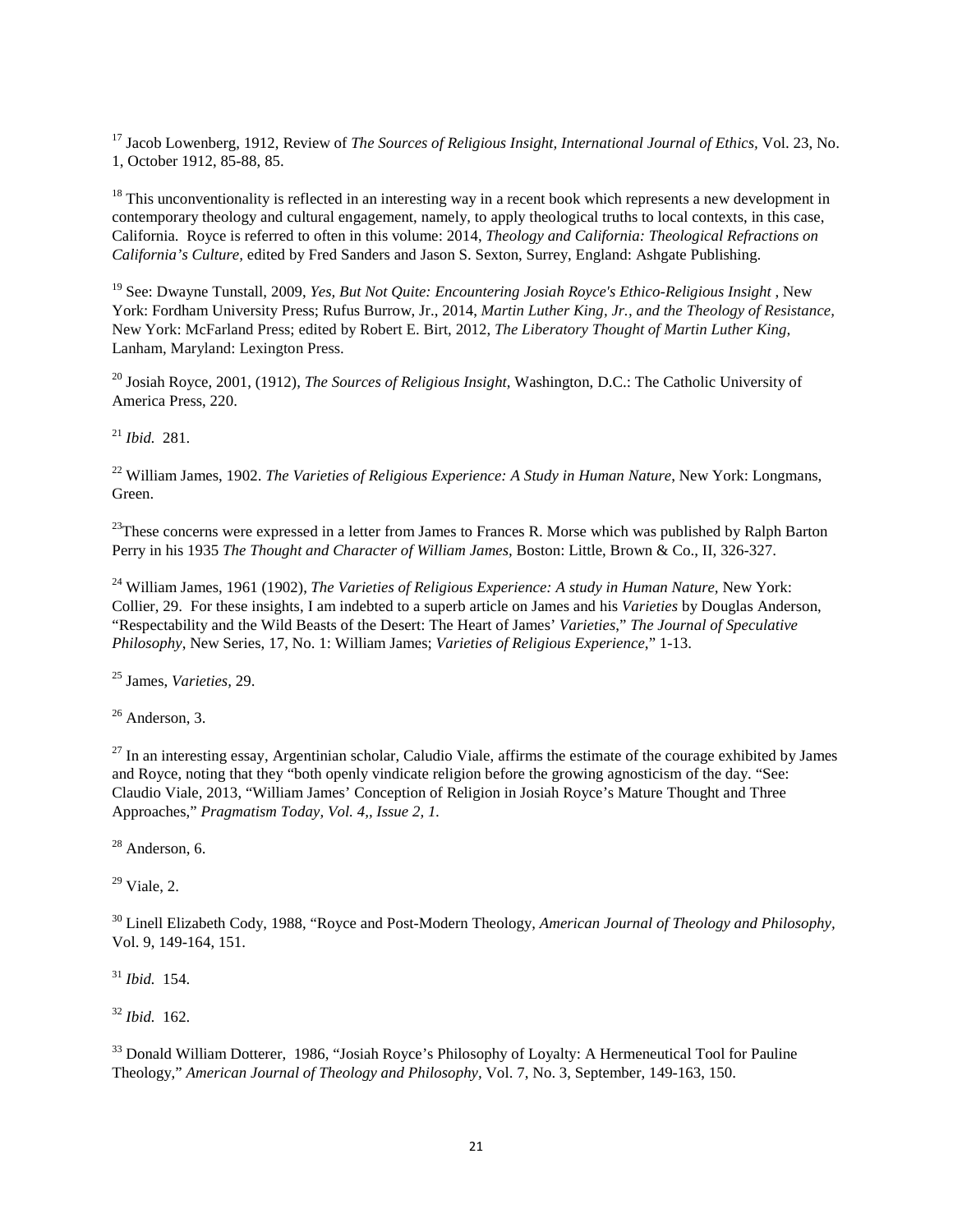<sup>34</sup> John J. McDermott, 1969, "Preface," *The Basic Writings of Josiah Royce,* 2 vols., Chicago, The University of Chicago Press, II, 639-40, 640.

 $35$  Dotterer, 150.

<sup>36</sup> John Wright Buckham says of Royce, "A rare and beautiful catholicity of mind is one of Professor Royce's finest traits," in John Wright Buckham, 1915, "The Contribution of Professor Royce to Christian Thought," *The Harvard Theological Review,* Vol. 8, No. 2, April, 1915, 219-37, 219.

<sup>37</sup> John E. Smith, 1953, review of *The Religious Philosophy of Josiah Royce* by Gary Brown, *The Journal of Religion,* Vol. 33, No. 4, October, 1953, 290-1, 290.

<sup>38</sup> Josiah Royce, 1959, *The World and the Individual,* New York: Dover Publications, II, 59.

<sup>39</sup> *Ibid.*, I, 48-49.

<sup>40</sup> *Ibid.,* 55.

<sup>41</sup> Jacob Lowenberg, 1912, "Review of *The Sources of Religious Insight," International Journal of Ethics,* Vol. 23, October, 1912, 85-88,

<sup>42</sup> Josiah Royce, 2001, (1912) *The Sources of Religious Insight,* Washington, D.C.: The Catholic University of America Press, 17.

<sup>43</sup> *Ibid.*

<sup>44</sup> *Ibid.,* 15. "Cynics and rebels, ancient sages and men who are in our foremost rank of time, can agree and have agreed, in maintaining that there is some goal of life…some goal that, if accessible, would fulfill and surpass our lesser desires, or would save us from our bondage to lesser ills, while this goal is something that we naturally miss, or that we are in great danger of missing- so, that, whatever else we need, we need to be saved from this pervasive and overmastering danger of failure."

<span id="page-21-1"></span><span id="page-21-0"></span><sup>45</sup> Eric Wilm, in his review of *The Sources* states that the paradox is that the believer already knows the marks by which divine revelation is to be distinguished from any other report. But if the believer already possesses this knowledge, revelation is unnecessary; if he does not possess it, revelation is impossible. See: Eric Wilm, "Review of *The Sources of Religious Insight," The Philosophical Review*, Vol. 22, No. 3, March, 1913, 229-231, 230.

<span id="page-21-2"></span><sup>46</sup> *The Sources,* 25.

<span id="page-21-3"></span><sup>47</sup> Josiah Royce, 1894, "The External World and the Social Consciousness," *The Philosophical Review* 3, No. 5, (September), 513-45, 519.

<sup>48</sup> *The Sources,* 65.

<sup>49</sup> *Ibid.,* 70.

<sup>50</sup> *Ibid.,* 71

<sup>51</sup> *Ibid.*

<sup>52</sup> *Ibid.,* 74-5.